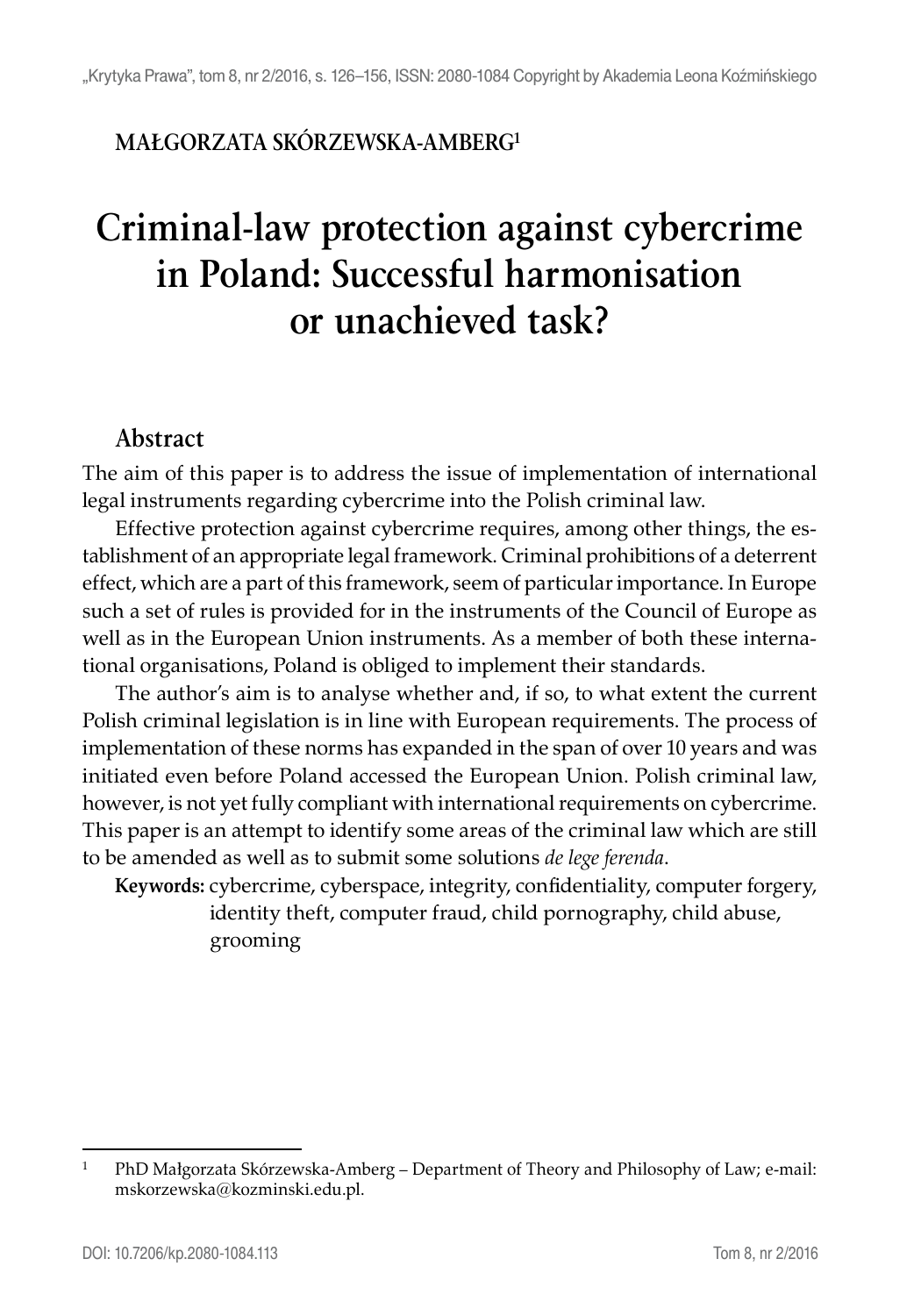## **MAŁGORZATA SKÓRZEWSKA-AMBERG**

# **Prawnokarne regulacje cyberprzestępczości w Polsce: udana harmonizacja czy niewykonalne zadanie?**

#### **Streszczenie**

Celem opracowania jest analiza polskiego prawa karnego dotyczącego cyberprzestępczości, a w szczególności analiza ich zgodności z regulacjami przyjętymi przez Radę Europy i Unię Europejską.

Proces wdrażania norm ustanowionych na forum europejskim został w Polsce zainicjowany jeszcze przed wstąpieniem do UE i trwa już od ponad dekady. Polskie prawo karne nie jest jednak jeszcze w pełni zgodne z międzynarodowymi wymogami dotyczącymi cyberprzestępczości. Niniejszy artykuł jest próbą identyfikacji pewnych obszarów prawa karnego, które powinny zostać zmienione, a także przedstawienia rozwiązań *de lege ferenda*.

**Słowa kluczowe:** cyberprzestępczość, cyberprzestrzeń, integralność,

poufność, fałszerstwo komputerowe, kradzież tożsamości, oszustwo komputerowe, pornografia dziecięca, wykorzystywanie dzieci, grooming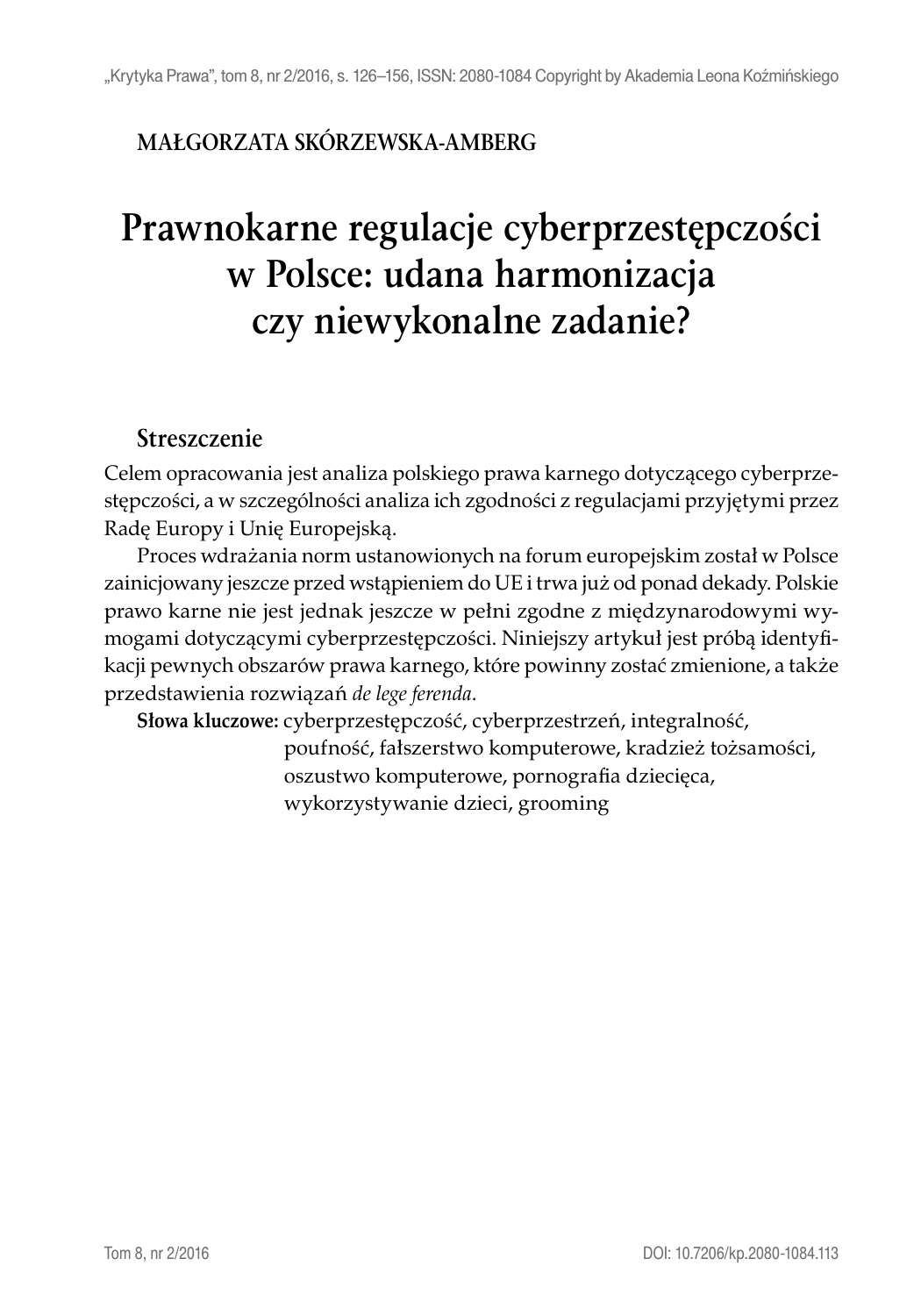## **Introduction**

Along with the development and globalisation of computer networks, in particular the Internet, we have seen quick prevalence of types of conduct regulated by the law but committed in the new environment, such as fraud, as well as completely new types of conduct, strictly related to the digital form of data, such as hacking.

Because of the profound dependence of the information society on information and communication systems, and primarily on access to reliable information, the issue of cybercrime will continue to rise. If we consider that various estimates show that in the early 21<sup>st</sup> century profits from computer crime exceeded profits from drug trafficking and currently reach the level of income from both legal and illegal weapons trade<sup>2</sup>, we can see how big a problem it is.

Criminal law, whose primary task is to protect the rights of individuals, both by protecting goods which are essential for the development of individuals, as well as by mending the wrongdoing which the victim has suffered – in so far as this is possible, must make an effort to meet the needs of the technological revolution that is taking place before our eyes every day.

The correlation of criminal law with reality of the digital world is not easy. On one hand we have a collection of repressive standards, which should be shaped most precisely; on the other hand there is a rapidly changing reality, which can immediately adapt to the variables which define it. In addition, the language of cyberspace is not always easily translatable into the language of law. Consequently, in many cases the law, in particular criminal law, which is quite self-contained, must develop a new way to depict reality. This description should remain highly precise on one hand, and on the other support a much wider description of unwanted conduct, including various types of conduct which do not exist today. Is it a paradox or a necessity? Or perhaps a paradoxical necessity...

Undoubtedly, one of the key issues relating to cybercrime is the vast nature of the global network, and thus different territorial affiliation of network nodes. In the second half of the 20<sup>th</sup> century, two opposing concepts of the legal system in cyberspace were shaped. According to one of those concepts, an autonomous and

<sup>2</sup> B. Mejssner, *Niezbite cyfrowe dowody*, http://cio.cxo.pl/artykuly/55536/Niezbite.cyfrowe.dowody.html (12.01.2016).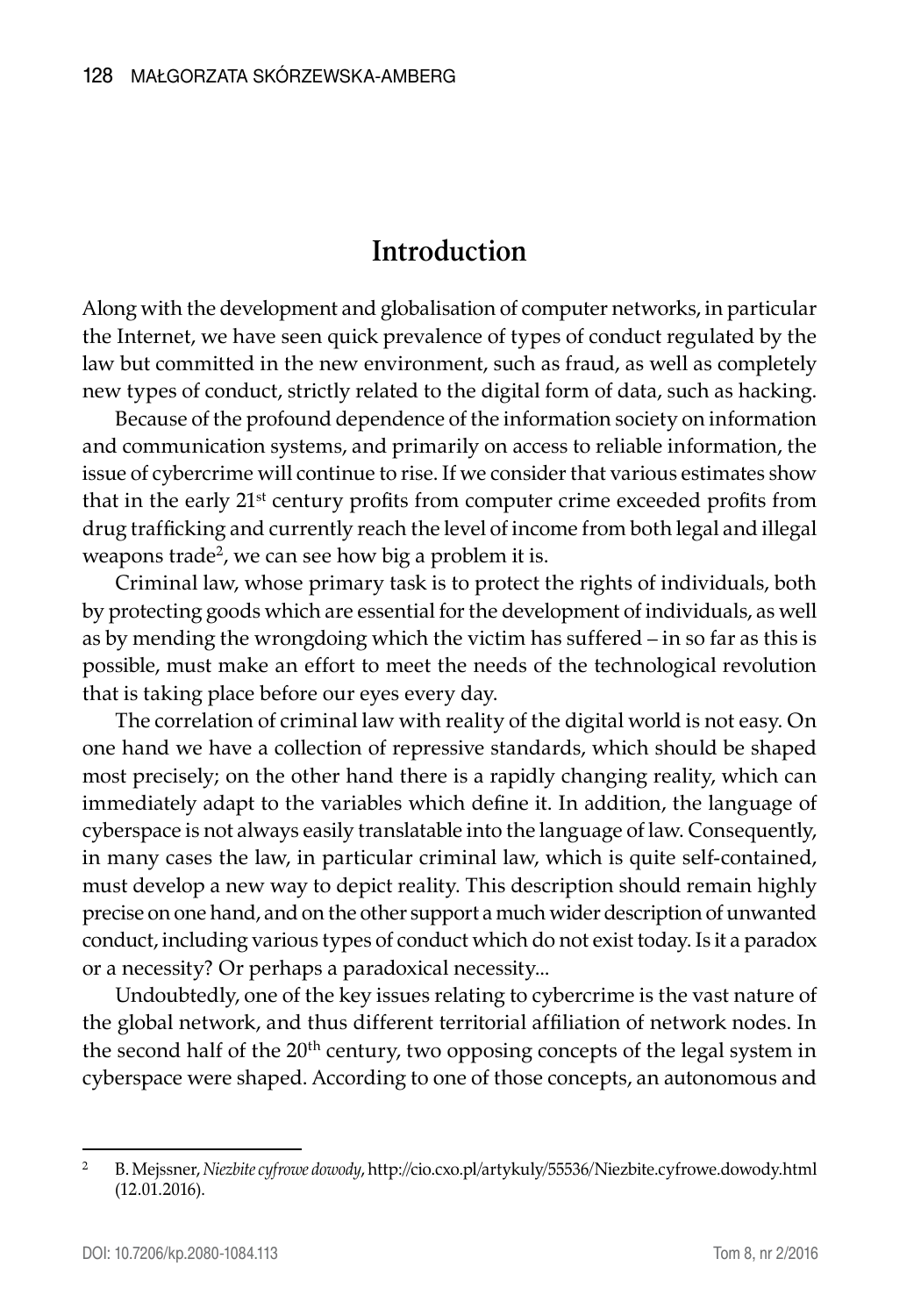sovereign legal system in cyberspace should be established<sup>3</sup>, whereas the other concept argues that legal activities performed in the virtual reality apply to physical entities and consequently are subject to the legal power of the place of residence.<sup>4</sup>

It should be stressed that these concepts mainly pertained to the issues related to commercial transactions online. Today, one of the most urgent issues of the global network are violations which belong to the domain of criminal law – and criminal law should not remain outside the control of the machinery of the state.

It seems that the only effective solution is the convergence of legal systems and standardisation of law in strict international cooperation. A certain example in this scope is provided by international conventions or legislation of the European Union, which establishes a legal framework for the internal laws of the Member States.

The purpose of this article is to make an attempt at analysing the compliance of the Polish criminal law with European regulations and an attempt at choosing *de lege ferenda* solutions in those fields which need adapting. Due the vast scope of the subject, the deliberations are limited to the substantive criminal law incorporated in the provisions of the Penal Code.

# **Offences against the confidentiality, integrity and availability of computer data and systems**

The existence of information in a digital form, their processing, storage, and sharing in such form is one of the fundamental features of the information society.

Confidence in the information and communication systems, the documents and data stored in such systems, possibility of a free and exclusive disposal of the information possessed, freedom to decide on the scope and nature of the data to be disclosed, and the right to protect the confidentiality of the data, belong to the catalogue of protected rights of the individual and more specifically concern the sphere of his freedom and security, upheld by the criminal law.

The protection of the security of computer systems and computer data on a European level is governed by two basic acts: Council of Europe Convention on Cybercrime (Budapest Convention, CETS No. 185) and Directive 2013/40/EU of the European Parliament and of the Council of 12 August 2013 on attacks against

<sup>3</sup> I.T. Hardy, *The Proper Legal Regime for Cyberspace*, "University of Pittsburgh Law Review" 1994, 55; D.R. Johnson, D. Post, *Law and Borders – the Rise of Law in Cyberspace*, "Stanford Law Review" 1996, 48(5).

<sup>4</sup> J.L. Goldsmith, *Against Cyberanarchy*, "University of Chicago Law Review" 1998, 65(4); C. Reed, *Internet Law: Text and Materials*, Cambridge 2004.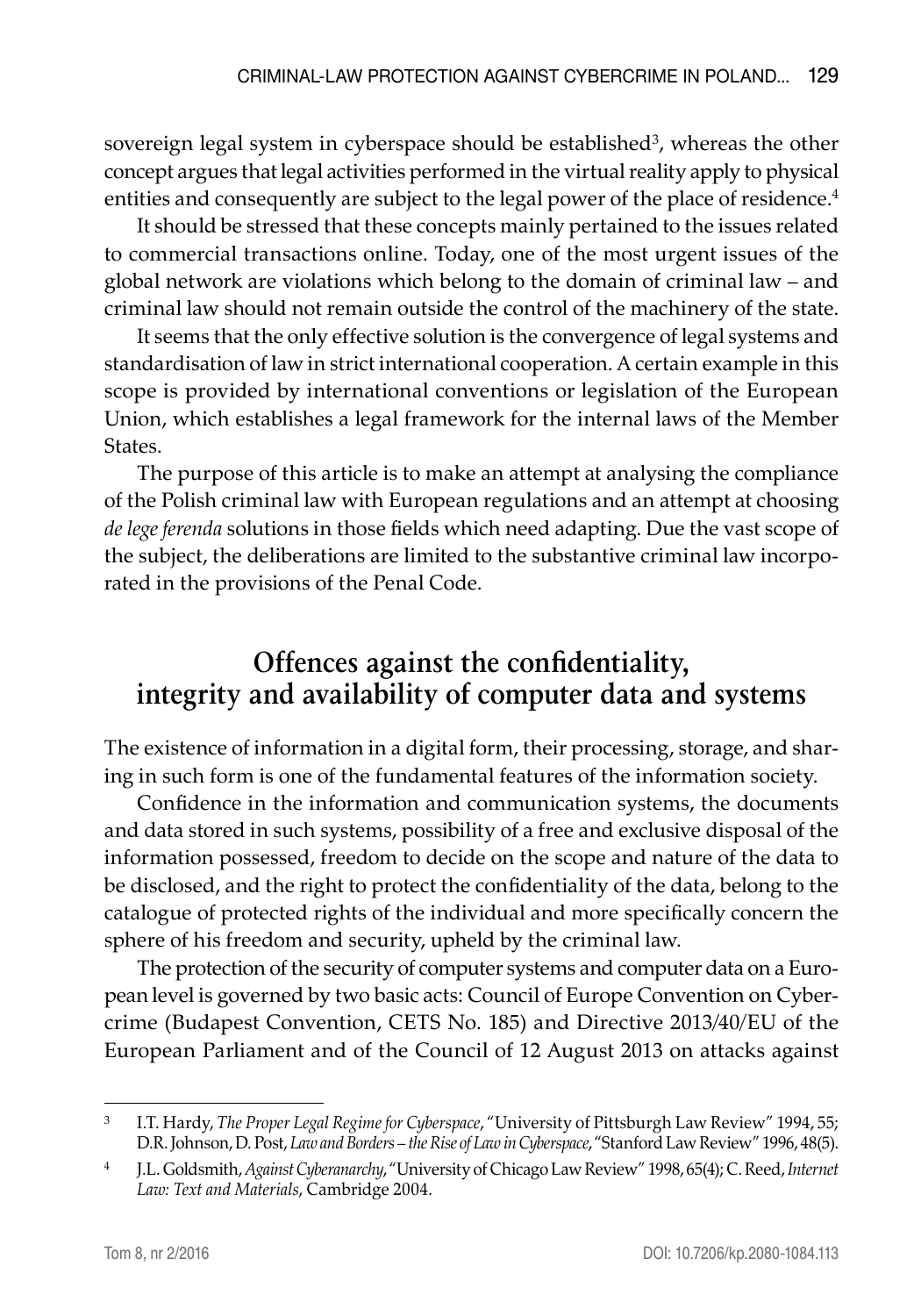information systems and replacing Council Framework Decision 2005/222/JHA (OJ L 218, 14.08.2013, pp. 8–14).

Both of these acts accordingly define a catalogue of crimes, which includes:

- 1) illegal access to a computer system, i.e. intentional and unauthorised access to the whole or any part of a computer (Article 2 of the Convention, Article 3 of the Directive);
- 2) illegal interception of data, i.e. intentional and unauthorised interception – by technical means – of non-public transmissions of computer data to, from or within a computer system, including electromagnetic emissions from a computer system carrying such computer data (Article 3 of the Convention, Article 6 of the Directive);
- 3) illegal data interference, i.e. intentional and unauthorised modification of computer data, including their deletion, deterioration, concealment, alteration or suppression (Article 4 of the Convention, Article 5 of the Directive);
- 4) illegal system interference, i.e. intentional and unauthorised seriously hindering or interrupting the functioning of a computer system by data transmission or modification, including their input, deletion, deterioration, alteration and suppression (Article 5 of the Convention, Article 4 of the Directive);
- 5) misuse of devices, i.e. possession, production, sale, procurement for use, import, distribution or otherwise making available of the devices, including computer software, passwords and access codes or similar data, that allow the breaches of confidentiality, integrity and availability of data and computer systems (Article 3 of the Convention, Article 6 of the Directive).

For the purposes of the Convention, a computer system is any device or group of interconnected devices, one or more of which, pursuant to a programme, performs automatic processing of data (Article 1(a)), while computer data means any representation of facts, information or concepts in a form suitable for processing in a computer system, including a programme suitable to cause a computer system to perform a function (Article 1(b)) The Directive defines these terms in similar way (Article 2(a) and 2(b)). In addition, the directive clarifies the term illegal (without right) – recognising that such conduct is not authorised by the owner or by another right holder of the system or of part of it, or not permitted under national law (Article 2(d)).

In Polish law, in Article 3(3) of the Act on Informatisation of Operations of Entities Executing Public Tasks of 17 February 2005 (consolidated text: Journal of Laws of 2014 item 1114), an electronic system is defined as a set of cooperating devices and software ensuring processing, storing, sending and receiving of data in telecom-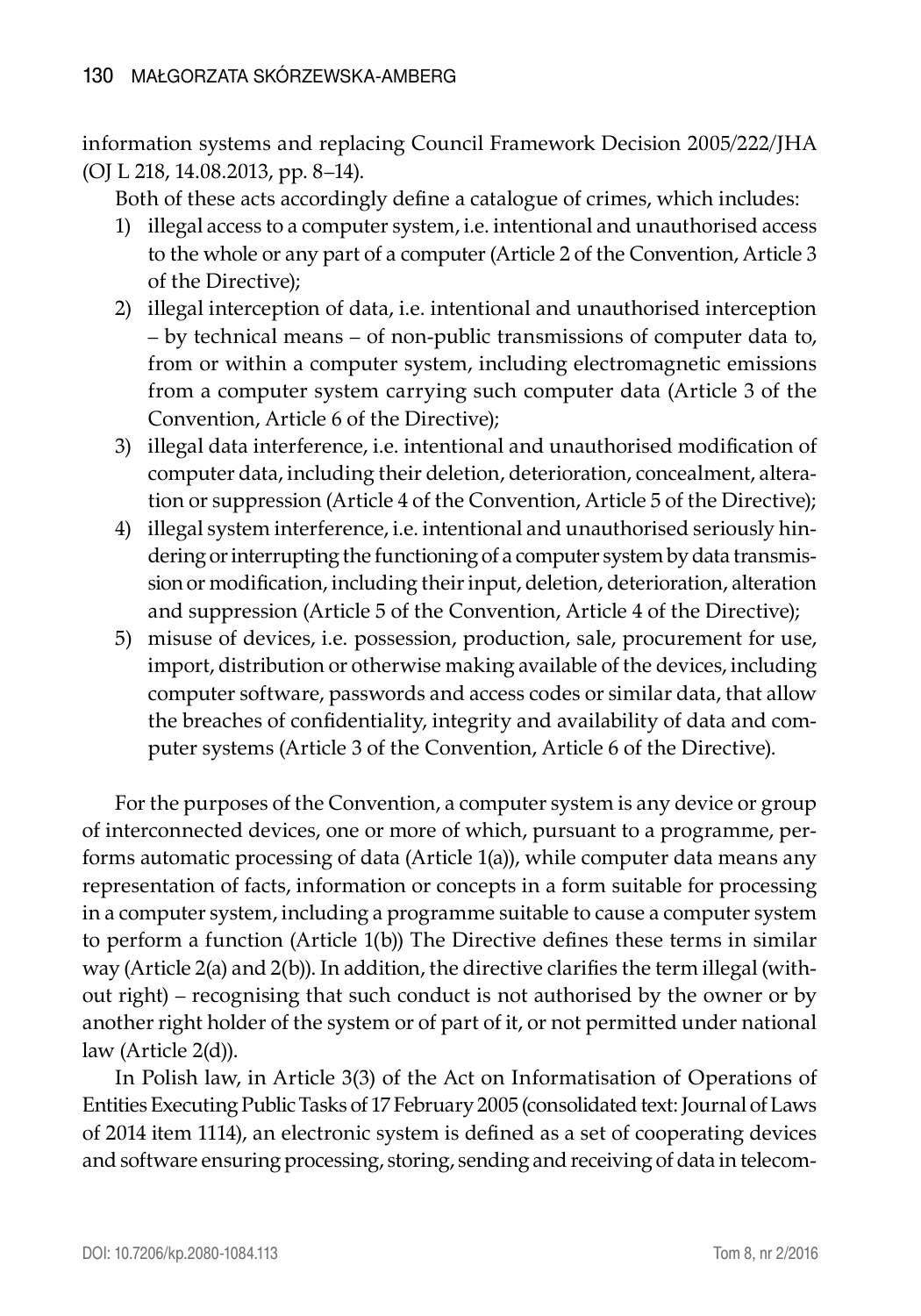munication networks.<sup>5</sup> However, there is no legal definition of computer data, so it seems that the definition of this concept proposed by the Convention on Cybercrime and the directive on attacks against information systems should be used.

Polish criminal law aims to protect the integrity of and access to information, stored and processed in data communication networks and the integrity and security of computer systems. The broad subjective right to dispose of such information<sup>6</sup> is also protected by law, in particular through the constitutionally guaranteed right to privacy and secrecy of communication.7

Article 267 of the Penal Code, in § 1 imposes penalties on illegal opening of a sealed document, unlawful connecting to telecommunication networks, or breaching or by-passing electronic, magnetic or other special protection of the information, in § 2 – violation of the integrity of information system, and in § 3 – unauthorised installing, or handling any tapping, visual or any other device, software or technology.

Unauthorised destroying, damaging, removing or altering the recording of the relevant information or in other ways foiling or obstructing an authorised person's access to the content of such information is penalised in Article 268 § 1 of the Penal Code. The liability of the perpetrator is enhanced in case the action is linked to computer information carrier $^8$  (Article 268 § 2 of the Penal Code) or causes considerable economic loss (Article 268 § 3 of the Penal Code).

Article 268a of the Penal Code imposes penalties on unauthorised access to computer data and disrupting to a significant degree or preventing the automatic collection, processing or transmission of such data. It seems that this provision, which concerns matters governed by Article 4 of the Convention and Article 5 of the Directive does not fully comply with the requirements of these regulations. Article 268a § 1 of the Penal Code "Whoever, without being authorised to do so, destroys, damages, removes, alters or impedes the access to IT data (...)" suggests that only the access to such data is protected and not the integrity of the data themselves, which seems to be the goal of Article 4 of the Convention and Article 5

<sup>&</sup>lt;sup>5</sup> Processing takes place with the use of an end device, appropriate for a given type of network, destined to be plugged directly or indirectly to the ending of the network (so called telecommunication end device), pursuant to Art. 2(43) of the Act of 16 July 2004 – Telecommunication Law (consolidated text: Journal of Laws of 2014 item 243 as amended).

<sup>6</sup> W. Wróbel [in:] A. Zoll (ed.) *Kodeks karny. Część szczególna. Tom II, Komentarz do art. 117–277 k.k.*, Warszawa 2008, p. 1287.

<sup>7</sup> A. Marek, *Kodeks karny. Komentarz*, Warszawa 2010, p. 570; J. Piórkowska-Flieger [in:] T. Bojarski (ed.) *Kodeks karny. Komentarz*, Warszawa 2012, p. 701.

<sup>&</sup>lt;sup>8</sup> Defined in Article 3(1) of the Act on Informatisation of Operations of Entities Executing Public Tasks of 17 February 2005 (consolidated text: Journal of Laws of 2014 item 1114) – as a material or a device used to record, store and read data in digital format.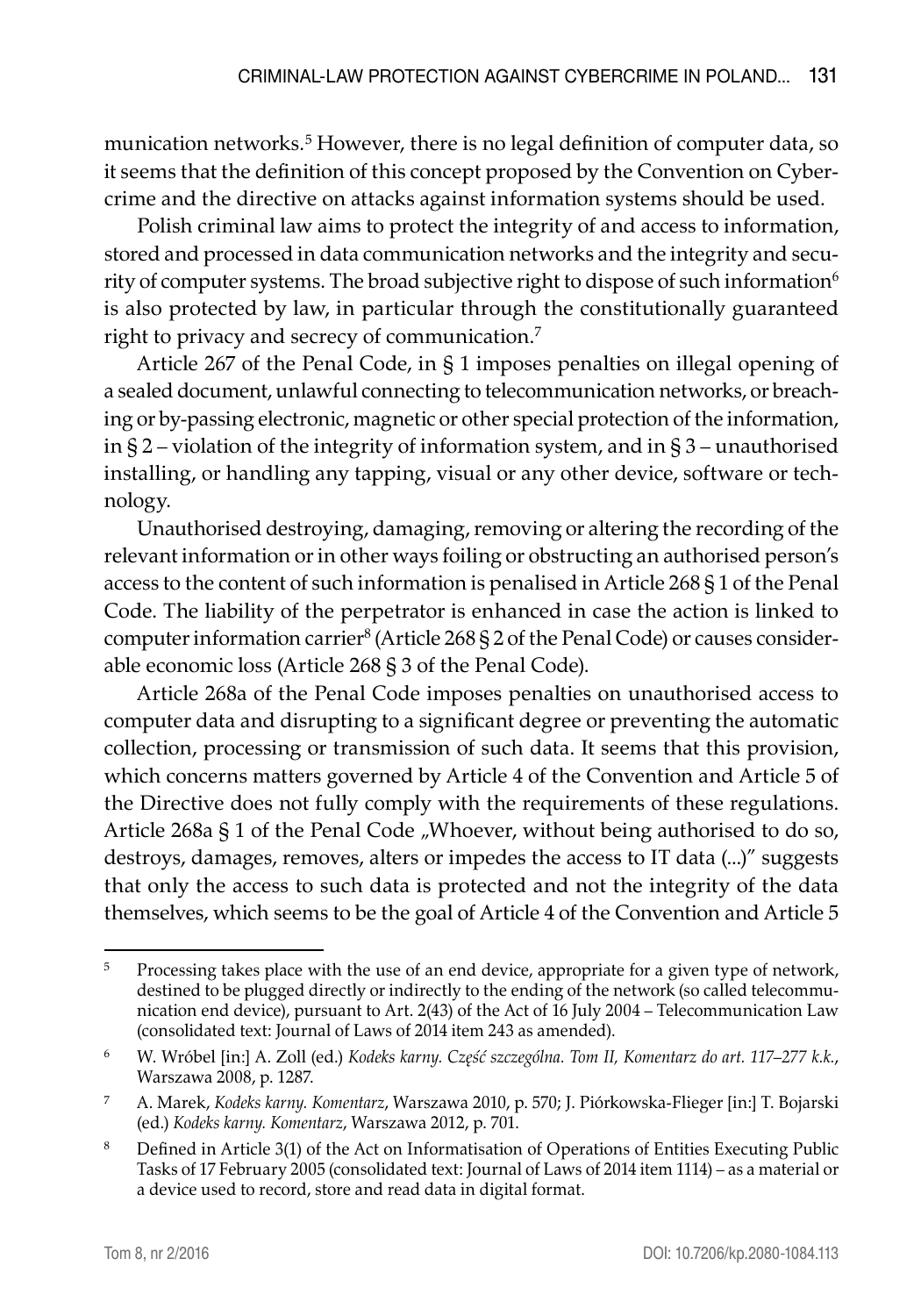of the Directive. Therefore, the scope of criminalisation introduced by that regulation is not clear. The protection covered by Article 268a § 1 of the Penal Code should be augmented by the protection of the actual information and not merely of the access to the information. When it comes to the case of Article 267 § 1 of the Penal Code, the criminalisation of acquiring access to information seems adequate (since it is not significant whether the perpetrator is able to read the particular information or not, being able to do so when it comes to secured information is what is really important). However, in the case of Article 268a § 1 of the Penal Code it appears that actions such as "destroying, damaging, removing, altering" should refer to the actual data, while  $\mu$ impeding" – should concern the access to data of this kind.

Article 269 of the Penal Code protects the computer data of particular importance for national defence, safety and security of transport and functioning of governmental administration, other state authority organs, or state or local government.

Seriously disturbing the functioning of a computer system or data communication network through unauthorised violation of its integrity or transmission of computer data is criminalised in Article 269a of the Penal Code.

Consecutively, Article 269b § 1 of the Penal Code lays down penalties on the construction, disposal or sharing with others of any devices or computer software modified in order to perpetrate enumerated offences (such as i.a. compromising the integrity, tapping or impeding access to certain data, notably preventing the operation of a computer system). The punishment is also applicable to actions concerning computer passwords, access codes or data which facilitate prohibited access to information saved in computer systems or in communication networks. The absence of an unambiguous definition of what sort of information gathered in a computer system or in an IT network to be guarded leads to a provision that places penalties on any kind of behaviour which involves admittance to any information in a data communication network (for example links to certain Web pages). A mere straightforward amendment to the provision may entirely change its applicability in practice. This still being in accordance with the expected intention of the legislator. Hence, instead of "access to information stored on a computer system or a data communication network", the following wording is proposed "access to secured information stored on a computer system or a data communication network".

Although offences against the confidentiality, integrity and availability of computer data and computer systems in the Polish Penal Code are governed primarily in the chapter concerning offences against the protection of information, also the provisions related to offences against documents can be applied to this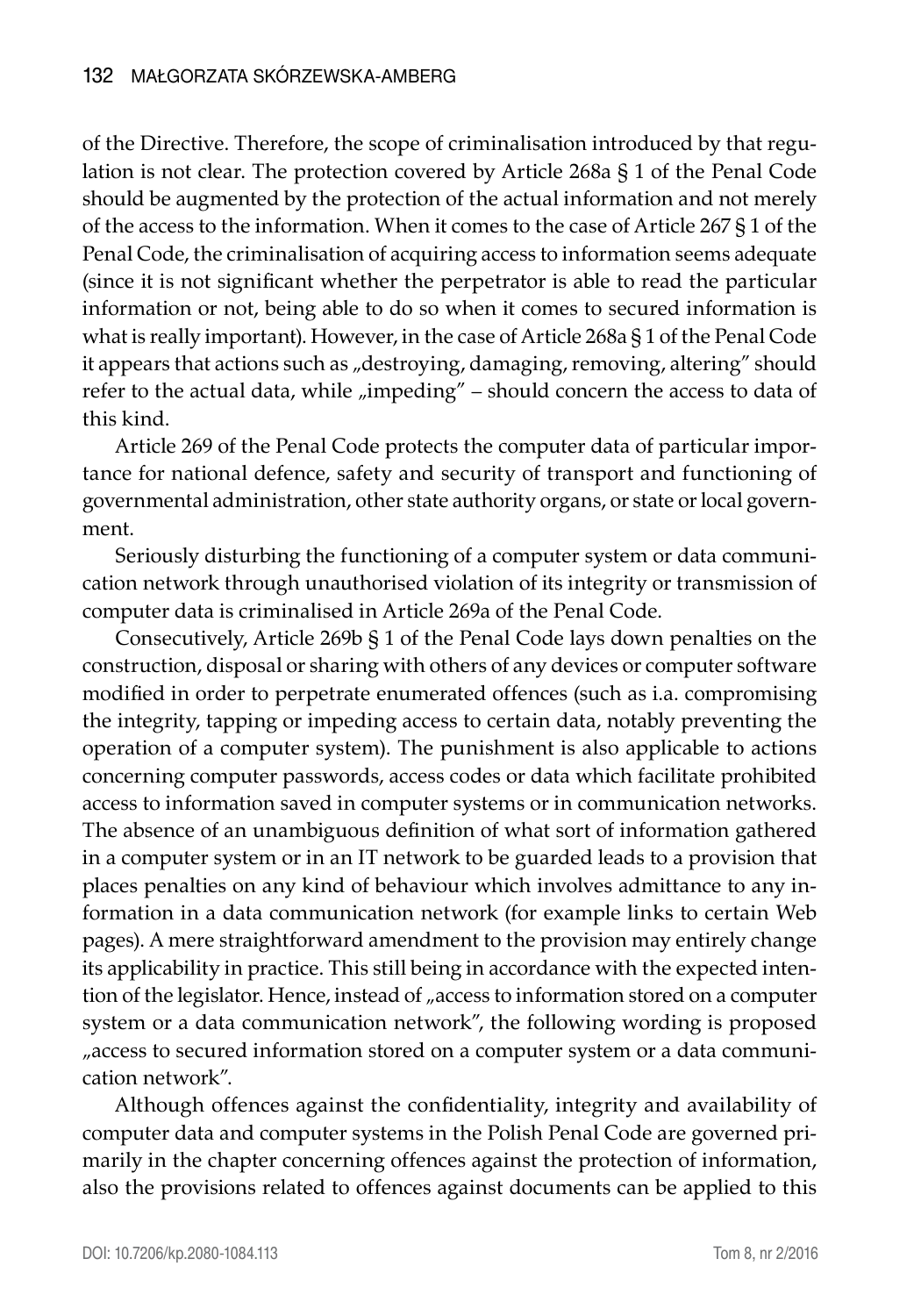sphere. More specifically, Article 276 of the Penal Code prescribes criminal sanctions against a person who destroys, damages, hides, eliminates or makes a document unusable, withouth holding the rights to exercise exclusive control over the document.

The destruction of a document could take the form of destroying the carrier of the document or destroying the data recorded on the carrier.<sup>9</sup>

Hiding the document storage place meets the criteria of concealing a document, while preventing access to the document, e.g. by locking it in an armoured closet, meets the criteria of removal of the document.10 Thus preventing or hindering the access to the document referred to in Article 276 of the Penal Code also meets the criteria of concealing a document.<sup>11</sup> Concealing a document within the meaning of Article 276 of the Penal Code may also include "the denial of possession of a document, keeping the possession of the document and failure to give the document, in spite of the request, to the entitled person".<sup>12</sup>

Hence, it may be concluded that preventing access to an electronic document, for example by changing the access codes, can also be seen as a form of concealment of the actual document.

## **Computer related crimes**

Criminal law distinguishes two types of attacks related to computer crime: attacks against computer systems (offenses against the confidentiality, integrity and availability of data and computer systems) and computer related crime, where the computer systems are used as a tool to violate the legal rights traditionally protected by criminal law.<sup>13</sup>

There are two computer related crimes indicated in the Convention on Cybercrime: computer related forgery (Article 7), i.e. intentional and unauthorised modification of computer data – their input, alteration, deletion or suppression –

<sup>9</sup> W. Wróbel [in:] G. Bogdan, K. Buchała et al. (eds.), *Kodeks karny. Część szczególna. Komentarz do k.k.*, t. 2, Kraków 1999, 1059.

<sup>10</sup> Ibidem, p. 1060.

<sup>11</sup> See the judgment of the Supreme Court of 23 May 2002 (V KKN 404/99, OSNKW 2002, Vol. 9–10, item 72): "A person may be accused of the crime provided under Article 276 of the Penal Code, consisting of concealing a document specified therein, only when it is indicated that he/she himself/herself took an action to conceal a document, to which he/she had no exclusive right of disposition, from a person authorised to dispose of the same i.e. the document was put in a place such person is not aware of or has no or difficult access to (...)".

<sup>&</sup>lt;sup>12</sup> The judgment of the Supreme Court of 9 August 2000 (V KKN 208/00, OSNKW 2000, Vol. 9–10, item 84).

<sup>13</sup> A. Adamski, *Prawo karne komputerowe*, Warszawa 2000, pp. 30–31.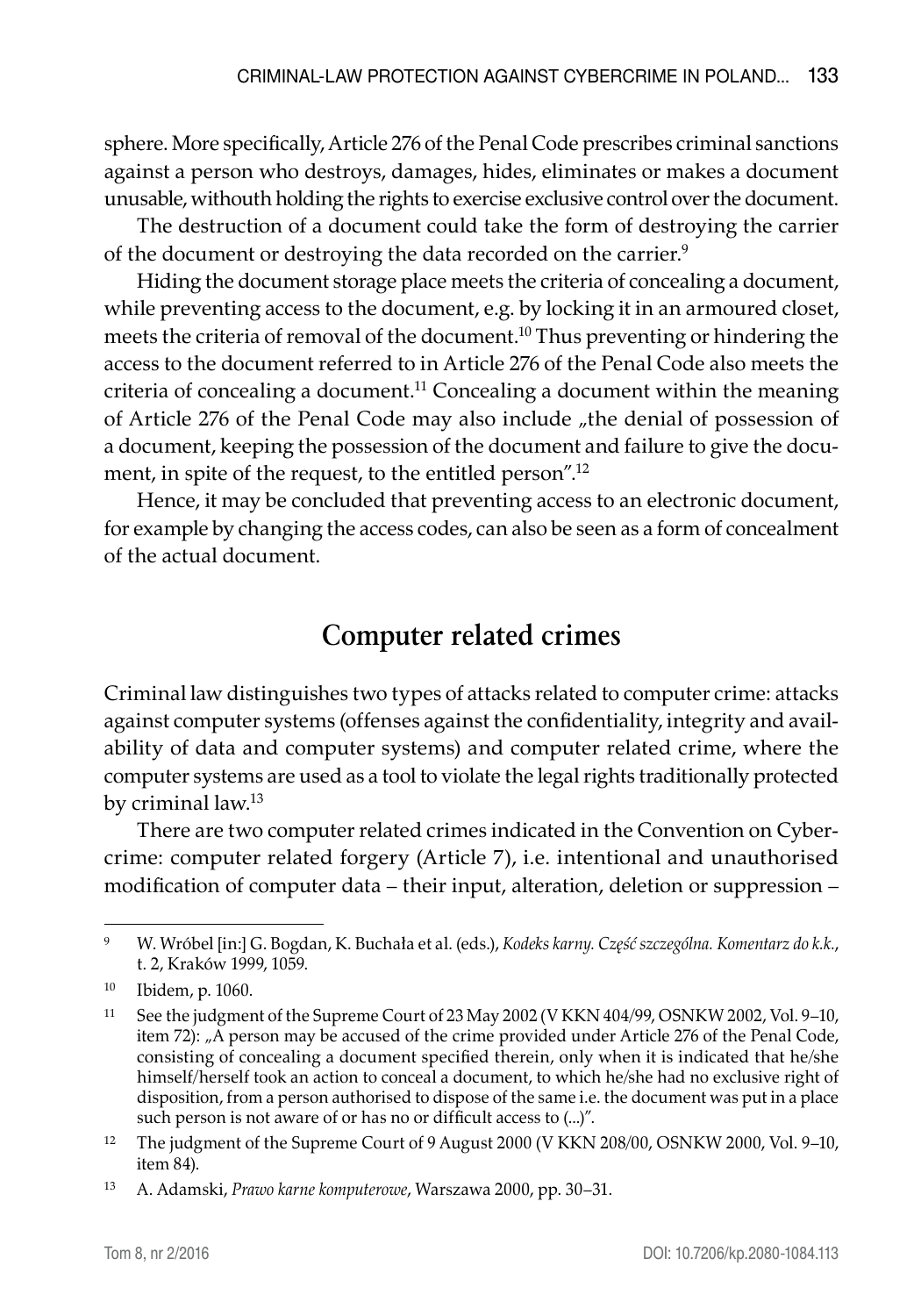made in order to use the revised data as authentic (regardless whether or not the data is directly readable and intelligible), and computer related fraud (Article 8), i.e. the intentional and unlawful causing of a loss of property to another person by modifying (input, alteration, deletion or suppression) computer data or other interference with the functioning of a computer system with the intent of procuring, without right, an economic benefit for oneself or for another person.

Spoofing, i.e. tampering with network services and protocols in order to hide the identity (i.a. IP spoofing<sup>14</sup>, e-mail spoofing – including phishing, web spoofing – including pharming), is an example of fraud carried out in a computer system.

From the point of view of cybercrime, nearly two decades have passed since the drafting of the Convention on Cybercrme, which is an extremely long period. During that time, new methods of committing crimes with the use of ICT systems have been developed. At least one of those requires special attention. Despite the fact that international regulation, referred to in this article, does not, *expressis verbis*, indicate identity theft, the growing threat of this phenomenon is the reason why identity theft appears in this analysis.

#### **Computer related forgery**

Computer forgery can be employed in connection to both forgery of traditional documents, produced by computer hardware and software (for example counterfeiting of official forms using a scanner and software for the processing of graphic documents), as well as forgery of a document originated, stored or transmitted in electronic form (for example changes in electronic trade books).

The objective of legal document protection is not merely to protect the information as such, but also, and above all, to ensure trustworthiness of documents, and hence maintain confidence in legal transactions.

An electronic document has been defined in Article 3(2) of the Act on Informatisation of Operations of Entities Executing Public Tasks of 17 February 2005 (consolidated text: Journal of Laws of 2014 item 1114) as a set of data constituting a separate meaningful whole, organised within a defined internal structure and

<sup>14</sup> Used e.g. in connection to *network weaving*, also called *connection laundering*; it occurs when somebody with the purpose of making it difficult to disclose his or her identity reaches the host through several servers, each time changing identity (e.g. by altering the source address in the Internet protocol – *IP spoofing*), Garfinkel S., Spafford G., *Bezpieczeństwo w Unixie i Internecie*, Warszawa 1997, p. 436.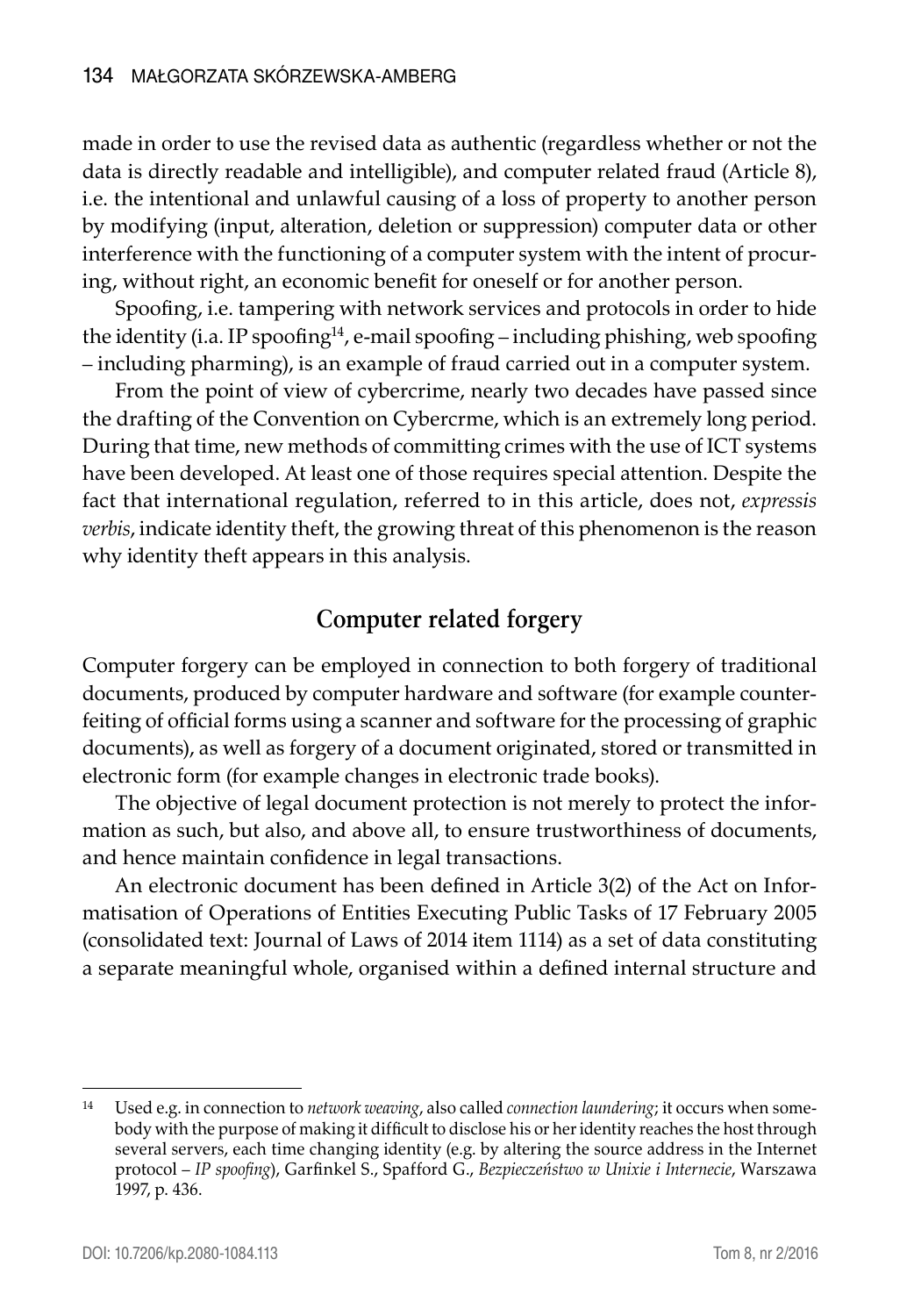recorded on an IT data carrier<sup>15</sup>, where an IT data carrier is a material or a device used to record, store and read data in digital or analogue format (Article 3(1)).

In accordance with Article 115 § 14 of the Penal Code, a document is any object or any other carrier of recorded information to which a specified right is attached or which, due to its content, evidences a right, legal relationship or legally relevant circumstances.

In the literature, one can also come across the view that, according to Article 115 § 14 of the Penal Code,  $n$ all documents are purely material", because a  $n$  recorded carrier" is a document, and the definition of a computer carrier of information indicates that it is a carrier on which the content was recorded in the manner specified for the appropriate carrier.<sup>16</sup>

However, it seems that it should not be prejudged that a document carrier is a physical object. Since, within the meaning of the Penal Code, the substance of a document is determined solely by whether a specific right is attached to the same or whether it includes a legally relevant content<sup>17</sup>, a recorded intangible information carrier should be considered as a document as well. It is clear that a document must be submitted in a physically available format. It is therefore considered that both tangible and intangible carriers of the collected, processed or transmitted IT data are protected by criminal law.

The provisions with regard to offenses against credibility of documents preserve the confidence in legal transactions. Such confidence is based on trust with regard to the content of the document. On account of the content of the document, the document is considered proof of a right, but to be considered as such, the registered information carrier, either tangible or intangible, must emerge in visible form.

Legally protected interests connected with a document may be compromised by physical falsification – Article 270 § 1 of the Penal Code: "whoever, in order to use it as authentic, forges or alters a document or uses such forged or altered document"<sup>18</sup>

<sup>15</sup> Besides, the definition of a document is also included in Article 2(5) of the Act on Protection of Classified Information of 5 August 2010 (Journal of Laws No. 182 item 1228, as amended), which provides that recorded classified information is also to be considered a document; Article 5(2) of the Act on Electronic Signature of 18 September 2001 (consolidated text: Journal of Laws of 2013 item 262 as amended) considers the data in electronic form bearing a secure electronic signature verified by a valid qualified certificate to be equivalent in terms of legal effects to the documents bearing handwritten signatures, if separate provisions do not state otherwise.

<sup>16</sup> A. Wąsek [in:] O. Górniok et al. (eds.), *Kodeks karny. Komentarz. Tom I*, Gdańsk 2005, p. 856.

<sup>17</sup> J. Piórkowska-Flieger, *Fałsz dokumentu w polskim prawie karnym*, Lublin 2003, cited after A. Wąsek [in:] O. Górniok et al. (eds.), op. cit., pp. 855–856.

<sup>18</sup> R. Zakrzewski, *Ochrona wiarygodności dokumentów w nowym kodeksie karnym*, "Przegląd Ustawodawstwa Gospodarczego" 1999, 7–8, p. 6.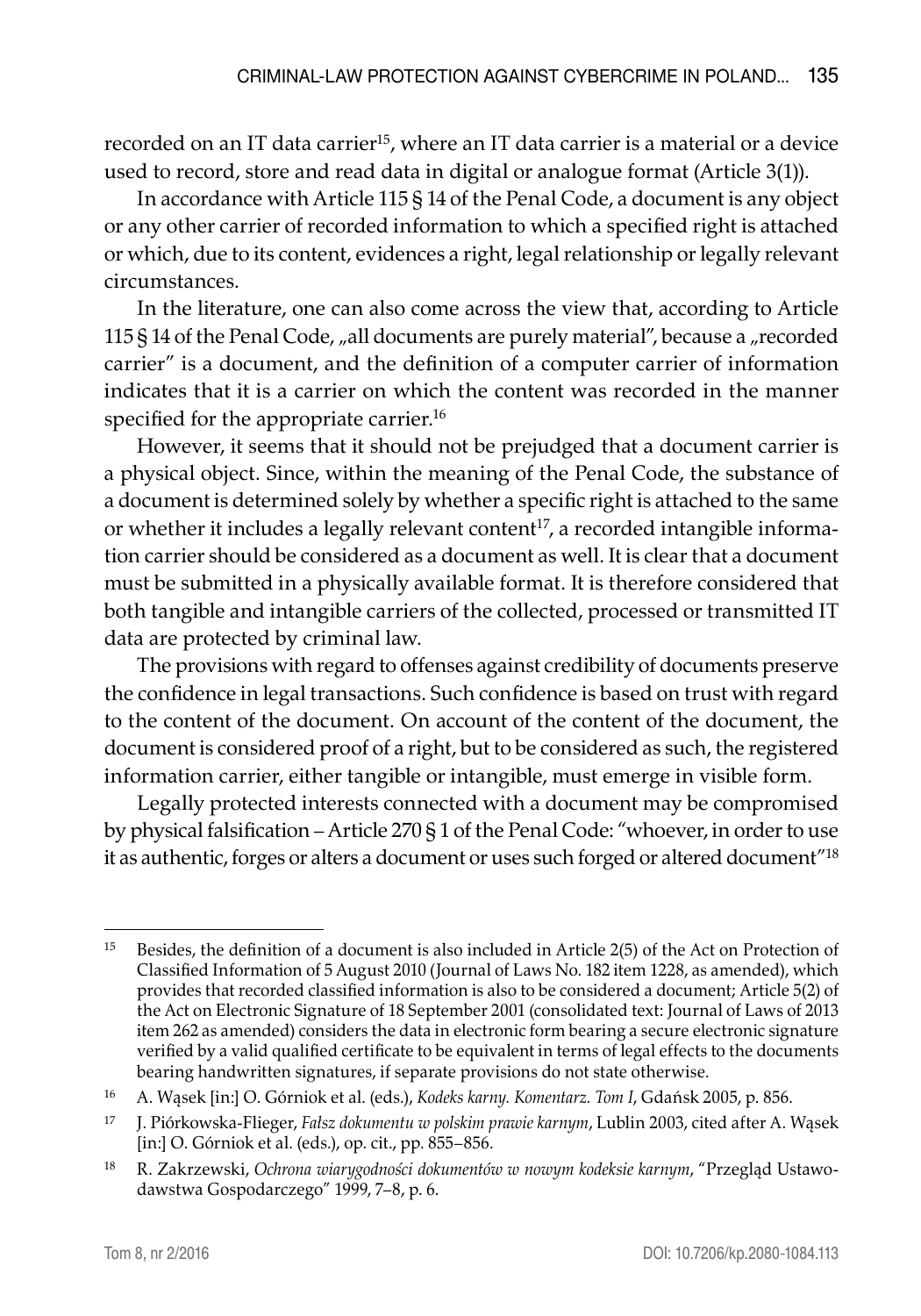or intellectual falsification of such document: whether direct – Article 271 or indirect – Article 273 of the Penal Code.

Direct intellectual falsification of a document, i.e. giving false testimony regarding circumstances with legal significance by a person authorised to issue a document (Article 271 § 1 of the Penal Code), as well as indirect intellectual falsification of a document, i.e. using a document containing false testimony (Article 273 of the Penal Code) are omitted, as irrelevant from the point of view of the present subject.

Article 270 § 1 of the Penal Code provides for two forms of document falsification – forgery and alternation, not only of an entire document but also the alternation or forgery of any part of the same<sup>19</sup>, e.g. a signature or a date.<sup>20</sup> The Supreme Court, in the judgment of 27 November 2000 (III KKN 233/98) ruled, that "a document is forged when it does not come from the person in the name of whom it has been prepared and it is altered when an unauthorised person makes changes to an authentic document".<sup>21</sup>

A person who makes preparations for the offenses referred to in Article 270 § 1 and 2 of the Penal Code is also subject to criminal sanctions.

Despite some claims in the literature that electronic documents may cause unclear qualification of an act of manipulating the content of such documents (in particular alteration of the same), some concerns may be raised as to whether manipulating the content of a digital document meets the criteria of an act prohibited under Article 270 § 1 of the Penal Code or whether such activity should be treated as a computer fraud prosecuted under Article 287 § 1 of the Penal Code. According to Grzegorz Kopczyński<sup>22</sup>, the problem of such differentiation arises as the falsification of electronic documents is not identified in the Penal Code. It seems that the alteration of the content of an electronic document – i.e. giving it a different content than the original one – should always be treated, in accordance with Article 115 § 14 of the Penal Code, as document forgery, therefore an offense referred

<sup>&</sup>lt;sup>19</sup> See the decision of the Supreme Court of 8 April 2002 (IV KKN 421/98): "Alteration of the document, within the meaning of (...) Article 270 § 1 of the Penal Code, may also consist in writing something in addition, without the consent of the victim".

<sup>20</sup> J. Piórkowska-Flieger, *Przestępstwa przeciwko wiarygodności dokumentów w nowym kodeksie karnym*, "Przegląd Sądowy" 1997, 10, p. 11.

<sup>&</sup>lt;sup>21</sup> Similarly, in the judgment of 5 September 2000 (II KKN 569/97), the Supreme Court ruled that: "The crime provided in Article 265 of the Penal Code of 1969 (identical to the one under Article 270 the Penal Code of 1997) may be committed in two ways. One is making a letter to appear as a document to create an impression that the content of the same comes from the issuer mentioned therein, while in fact this is not the case (forgery). The other is changing the content of an existing authentic document by the perpetrator (alteration)".

<sup>22</sup> Cf. G. Kopczyński, *Pojęcie dokumentu i fałszu materialnego w nowym kodeksie karnym*, [in:] L. Bogunia (ed.), *Nowa Kodyfikacja Prawa Karnego*, Vol. II, Wrocław 1998.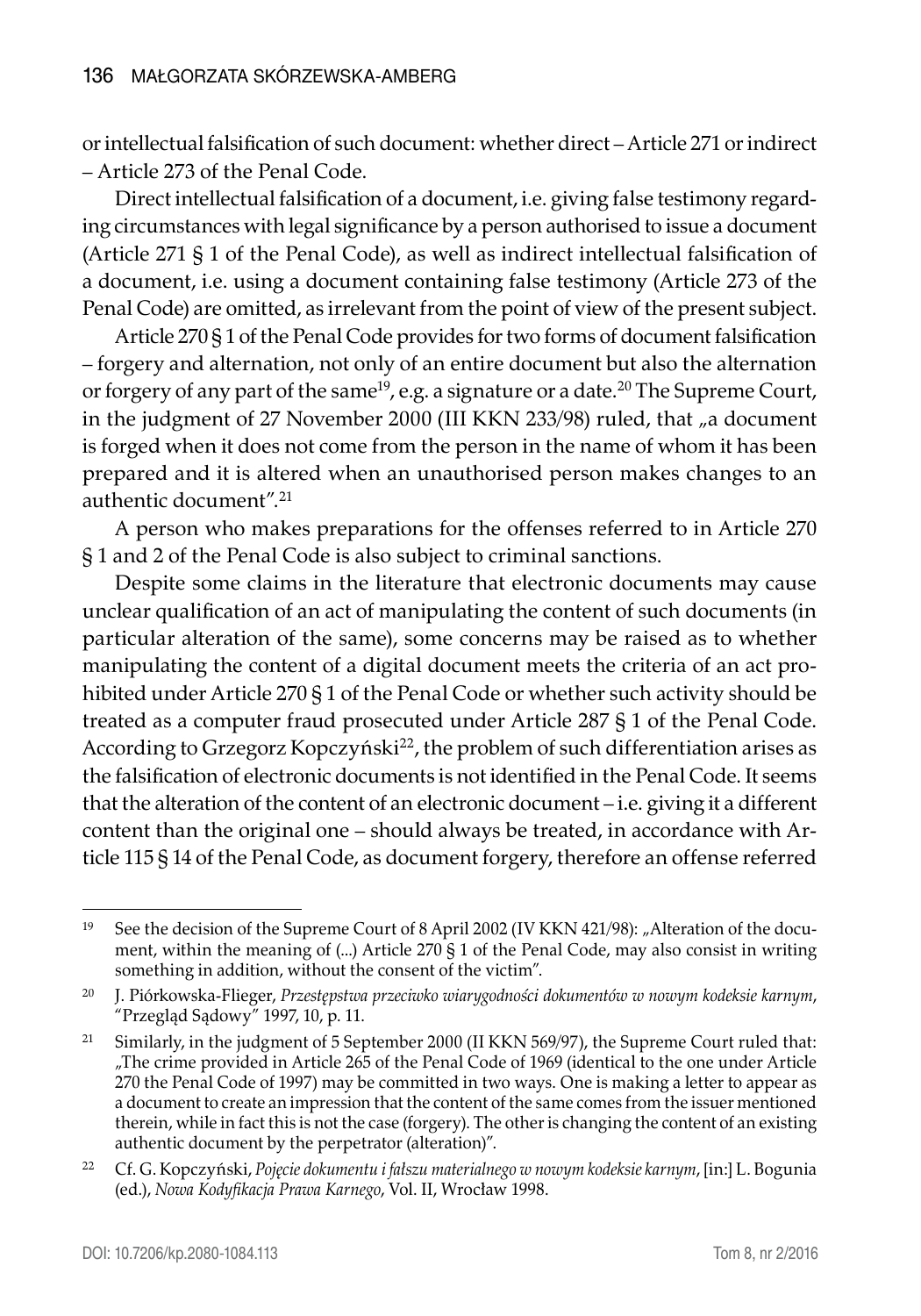to in Article 270 § 1 of the Penal Code. A situation in which an electronic record is modified in order to obtain financial gains or to cause harm to a person should be considered as a concurrence of regulations.23

Article 310 § 1 of the Penal Code provides for penal sanctions i.a*.* for forging or altering money or other means of payment and documents entitling to a sum of money. In accordance with the doctrine, this regulation also protects plastic money and electronic money, among other things, as both aforesaid types of money "are accepted as means of payment in trade and used to discharge payment obligations"<sup>24</sup> and thus, "they may appear as designations of "other means of payment" referred to under Article 310 § 1 of the Penal Code".25

Electronic money is defined in Article 2.21a of the Act of Payment Services (consolidated text: Journal of Laws of 2014 item 873 as amended) as monetary value kept in an electronic (including magnetic) format, issued – with an obligation to redeem the same – for the purpose of payment transactions and accepted by entities other than the sole issuer of such electronic money. Besides, the same act defines a payment instrument as a personalised device or a set of procedures agreed upon by the user and the provider, used by the user to place a payment order<sup>26</sup> (Article 2(10)) and a payment card as a card that authorises cash withdrawals or allows to place a payment order (Article 2(15a), as well as a debit card – Article 2(15aa) and a credit card – Article 2(15ab)).

The concept of "other means of payment", as expressed in Article 310 § 1 of the Penal Code permits to extend the protection provided by the provision also to payment instruments, payment cards, as well as electronic money. This is exceedingly important, particularly in cases where a financial transaction is accomplished by means of electronic communication, as well as with regard to the recurrent replacement of a tangible security carrier by a digital one.

Making preparations for the offense under Article 310 § 1 of the Penal Code, e.g. through the creation or distribution of programmes which can generate credit card numbers, is punishable under Article 310 § 4 of the Penal Code.

<sup>&</sup>lt;sup>23</sup> See the judgment of the Court of Appeal in Lublin of 30 March 2000 (II Aka 41/00): "In the case where the offender forged or altered a document, and then made use of it (...) to bring another person to an unfavorable disposition of property, it must be concluded that he is guilty of two offenses: forgery of a document (Article 270 § 1 of the Penal Code) and fraud (Article 286 § 1 of the Penal Code)".

<sup>24</sup> J. Skorupka, *Przedmiot ochrony przestępstwa z art. 310 k.*, "Palestra" 2002, 7–8, p. 68.

<sup>25</sup> Ibidem.

<sup>&</sup>lt;sup>26</sup> Statement made by the payer or recipient addressed to his supplier, containing an instruction to execute a payment transaction – Article 2(36) of the Act on Payment Services.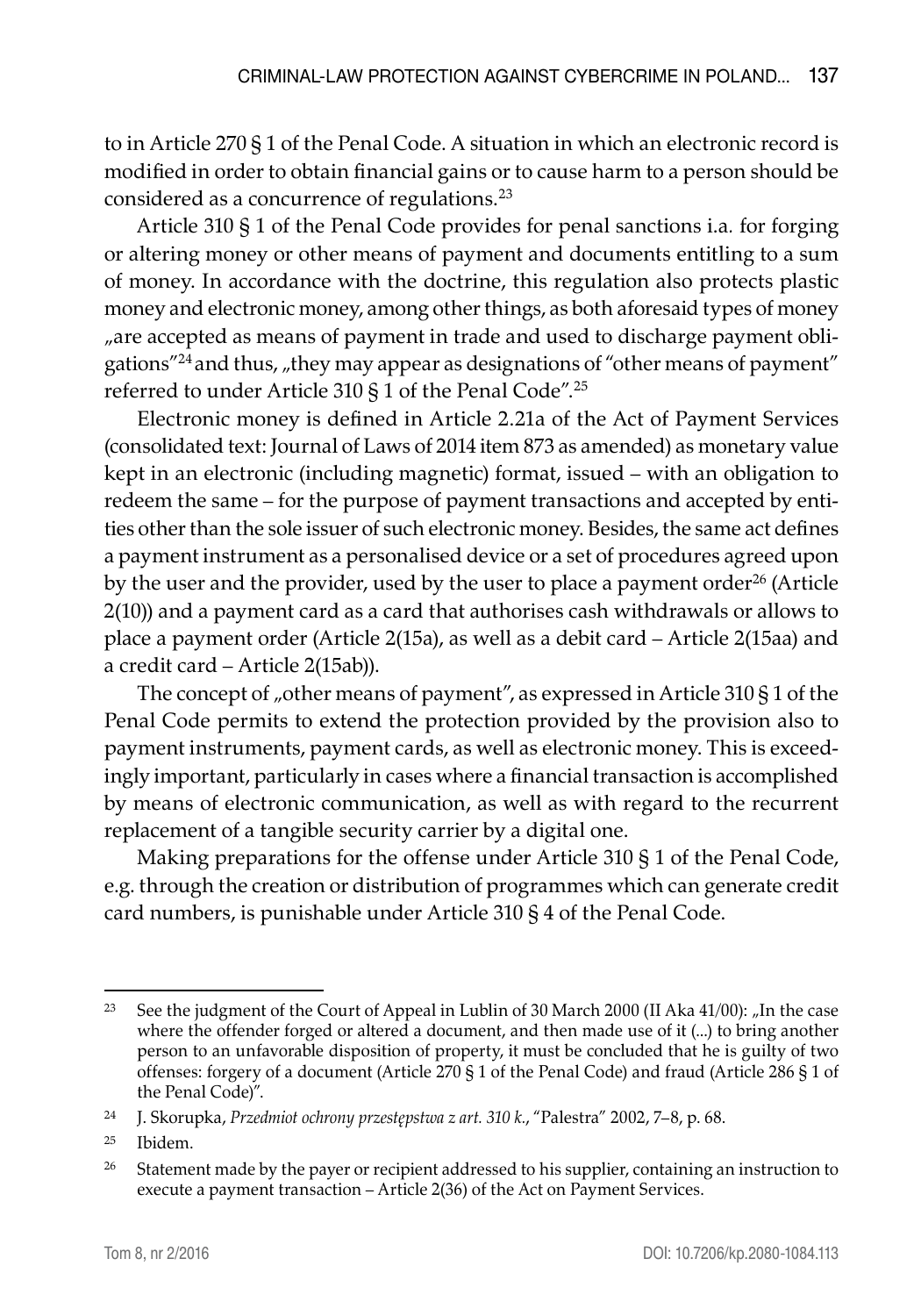#### **Computer related fraud**

In the Polish Penal Code, the legislator distinguishes two types of fraud: "normal" – defined in Article 286 § 1 of the Penal Code and "computer fraud" – defined in Article 287 § 1 of the Penal Code.

Fraud, in the light of Article 286 § 1 of the Penal Code, means bringing another person to unfavourable disposition of his own or someone else's property by misleading this person or making use of any mistake, as well as taking advantage of this person's inability to assess properly the actions taken. Misleading describes behaviour intended to cause a false perception of reality. Taking advantage of a person's inability to assess properly the actions taken, means persuading this person to dispose of any property, at a moment when he or she is not in a position to properly assess the significance and consequences of their actions.<sup>27</sup> Such inability may be permanent or temporary, or even momentary.

The criminal character referred to in Article 286 of the Penal Code concerns an offence directed towards a person – a subject, who can make a misstep, or be in a situation lacking an appropriate understanding of the actions in question. The problem emanates in connection to the economic benefits procured by the offender, or the wrong induced through the offender's action or a consequence of a data processing system. In such circumstances the apparatus can not be blamed, for the way of its action is directed by a human who has control over it. From the perspective of the topics here discussed, two issues are of significant interest: firstly, mistake of the person responsible for the software; secondly, human action with the aim of causing damage or gaining a benefit. Such actions can consist in changing the software, submitting incorrect data or manipulating the outcome of data processing.

Criminal liability for computer fraud is described in Article 287 of the Penal Code as fraud committed with the use of devices for automatic processing, storing or transferring of data and comprises no element of the offender's misleading another person or making use of his or her mistake. To exhaust the constituent elements of the offence, the fact of technological influence on data processing is essential. The activity of the offender who acts in order to obtain a financial benefit or to cause damage to another person, is not aimed directly at the wronged person.28 Not only the activity consisting in changing (or erasing) data stored in the

<sup>27</sup> J. Skorupka, *Wady oświadczenia woli w wybranych przestępstwach gospodarczych*, "Przegląd Sądowy" 2000, 4, p. 45.

<sup>28</sup> B. Michalski [in:] *Kodeks karny. Część szczególna. Tom II. Komentarz pod redakcją Andrzeja Wąska*, Warszawa 2010, p. 1174.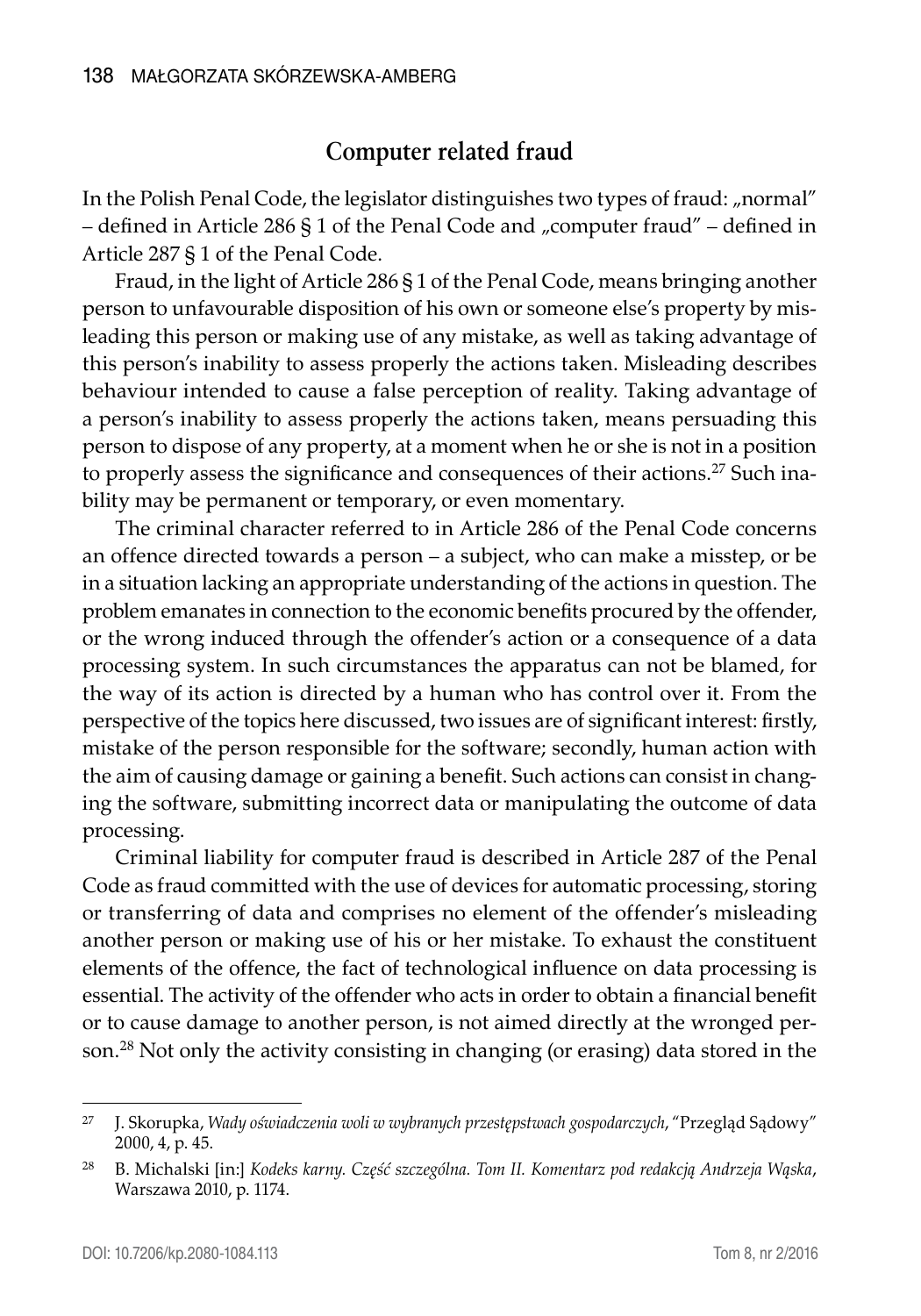computer system, modifying or interfering with data processing software operation or changing the information as a result of processing, but also mechanical interference with data processing devices or connecting to the system of data transmission, meet the criteria of the offence described in Article 287 § 1 of the Penal Code. Change, deletion or entry of data, i.e. modification of information on a data storage device, meet the criteria of the offence set out in Article 287 § 1 of the Penal Code. Such modifications can be made both to the actual data storage device and to the computer system. The criminal offence may imply for example diverting bank transfers or an equivalent modification of a financial operation which produces additional interest in the bank account of an unauthorised person. A different illustration of computer fraud is the so called carding, which involves the use of money from a credit card where the number has been stolen, for example while executing financial activity on the Internet.

Article 287 of the Penal Code protects the property, i.e. all the proprietary rights confirmed by the record in the system storing, processing or automatically transmitting the data or the record on a computer data carrier, or property which refers to such record.<sup>29</sup> Thus if IT data are not connected with proprietary rights, violation of their integrity is not subject to the provisions of property protection but is subject to the provisions described in the chapter referring to the offences against protection of the information.

The condition for being liable under Article 287 of the Penal Code is that the activity intended to obtain a financial benefit or cause damage to another person.

## **Identity theft**

Identity theft is a form of misappropriation of somebody's identity, impersonation of another individual by taking on another person's identity. This is generally done with the aim to cause harm or to gain an unjust advantage. Identity theft occurs when a person uses information which confirms the identity of another person (for example somebody's name and surname), without the approval of the person in question and with the purpose to cause harm. Nevertheless, the term identity theft is not entirely sufficient. It is really very difficult to treat identity as something which is even possible to steal.

Identity theft, and more specifically impersonating another person, is criminalised in Article 190a § 2 of the Penal Code, which imposes penalties with regard to an offender who is pretending to be another person, uses an image or other personal information of that person – in order to cause personal or financial harm.

<sup>29</sup> P. Kardas, B. Michalski, *Przestępstwa przeciwko mieniu*, Warszawa 1999, p. 220.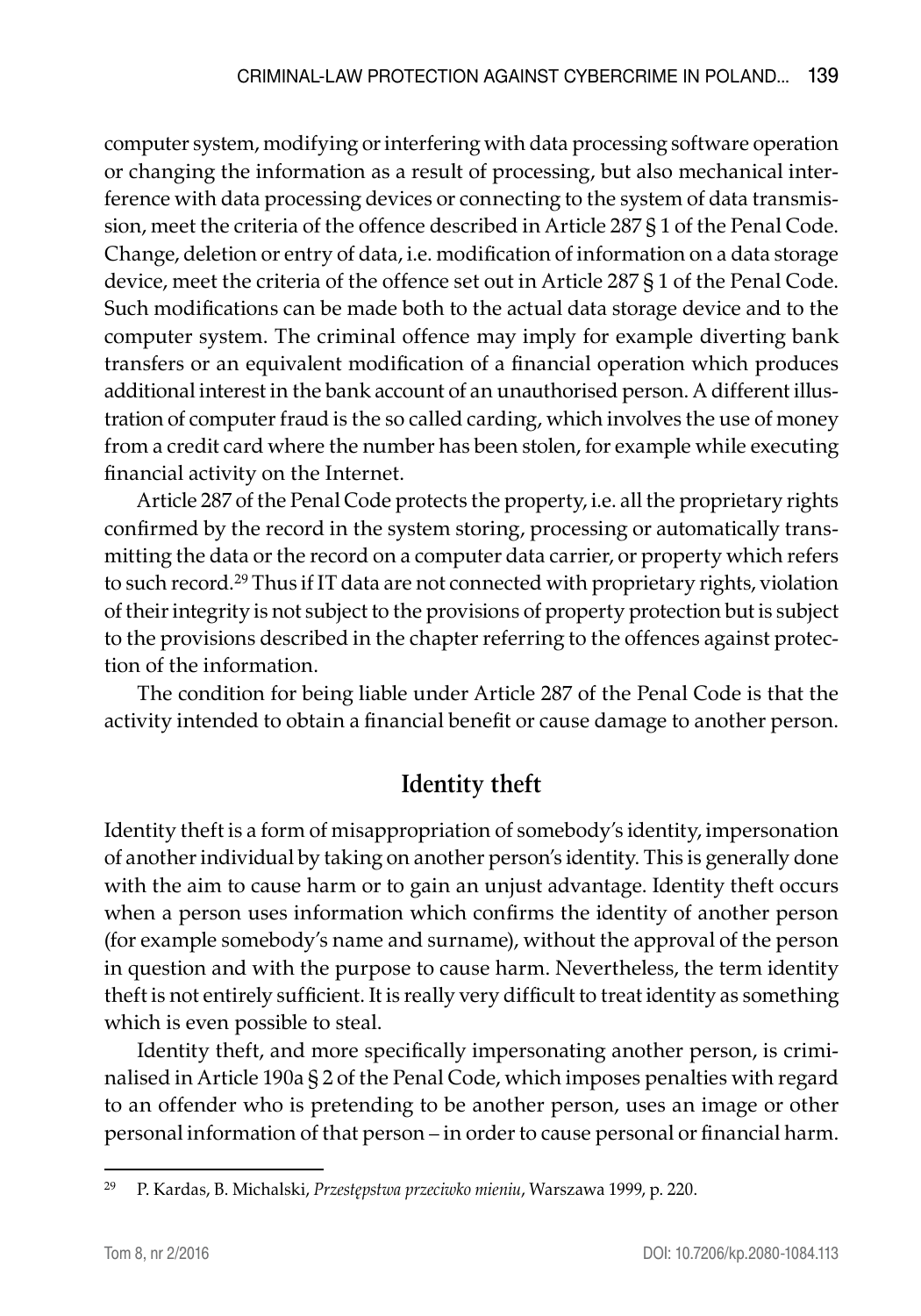Article 6(2) of the Data Protection Act of 29 August 1997 (consolidated text Journal of Laws of 2014 item 1182), defines personal data as any information relating to an identified or identifiable natural person. Therefore, "personal data are any information relating to an identified, or capable of being identified, person, and not only such information which is used to identify a person".30 However, it is not always clear if e.g. information about digital profiles (such as e.g. username, login or password) can always be considered as personal data. Doubts concerning the digital profiles can therefore result in excessively narrowing the protection.

It is clear from Article 190a § 2 of the Penal Code, that the aim of the perpetrator is to cause harm to the impersonated individual. It may raise doubts, however, in a situation where the perpetrator accepts that the impersonated person can suffer harm, but the real aim of the perpetrator's action is to cause harm to someone else entirely. It seems that regardless of the questions raised in relation to this provision, it could be worth considering erasing the determination of the person to whom the offender causes harm and to leave the provision as follows "subject to the same punishment shall be whoever pretends to be another person, uses his or her image or other personal information in order to cause personal or financial harm...".

There is no doubt that Article 190a § 2 of the Penal Code penalises only such behaviour of the offender which concerns a really existing person. The data of a fictitious person are not personal data within the meaning of the Data Protection Act.

# **Offences related to child pornography**

On a European level the subject of child pornography is governed by three basic instruments: Directive 2011/93/EU of the European Parliament and of the Council of 13 December 2011 on combating the sexual abuse and sexual exploitation of children and child pornography, and replacing Council Framework Decision 2004/68/JHA (OJ L 335, 17.12.2011, pp.  $1-14$ )<sup>31</sup>, Council of Europe Convention on the Protection of Children against Sexual Exploitation and Sexual Abuse (Lanzarote Convention) and Convention on Cybercrime. However, the extent of sexual crimes

<sup>30</sup> J. Barta, P. Fajgielski, R. Markiewicz, *Ochrona danych osobowych. Komentarz*, Warszawa 2011, p. 334.

<sup>31</sup> Adopted as Directive 2011/92/EU of the European Parliament and of the Council of 13 December 2011 on combating the sexual abuse and sexual exploitation of children and child pornography, and replacing Council Framework Decision 2004/68/JHA (OJ L 335, 17.12.2011, pp. 1–14), number of the Directive amended by Corrigendum to Directive 2011/92/EU of the European Parliament and of the Council of 13 December 2011 on combating the sexual abuse and sexual exploitation of children and child pornography, and replacing Council Framework Decision 2004/68/JHA (OJ L 18, 21.01.2012, p. 7).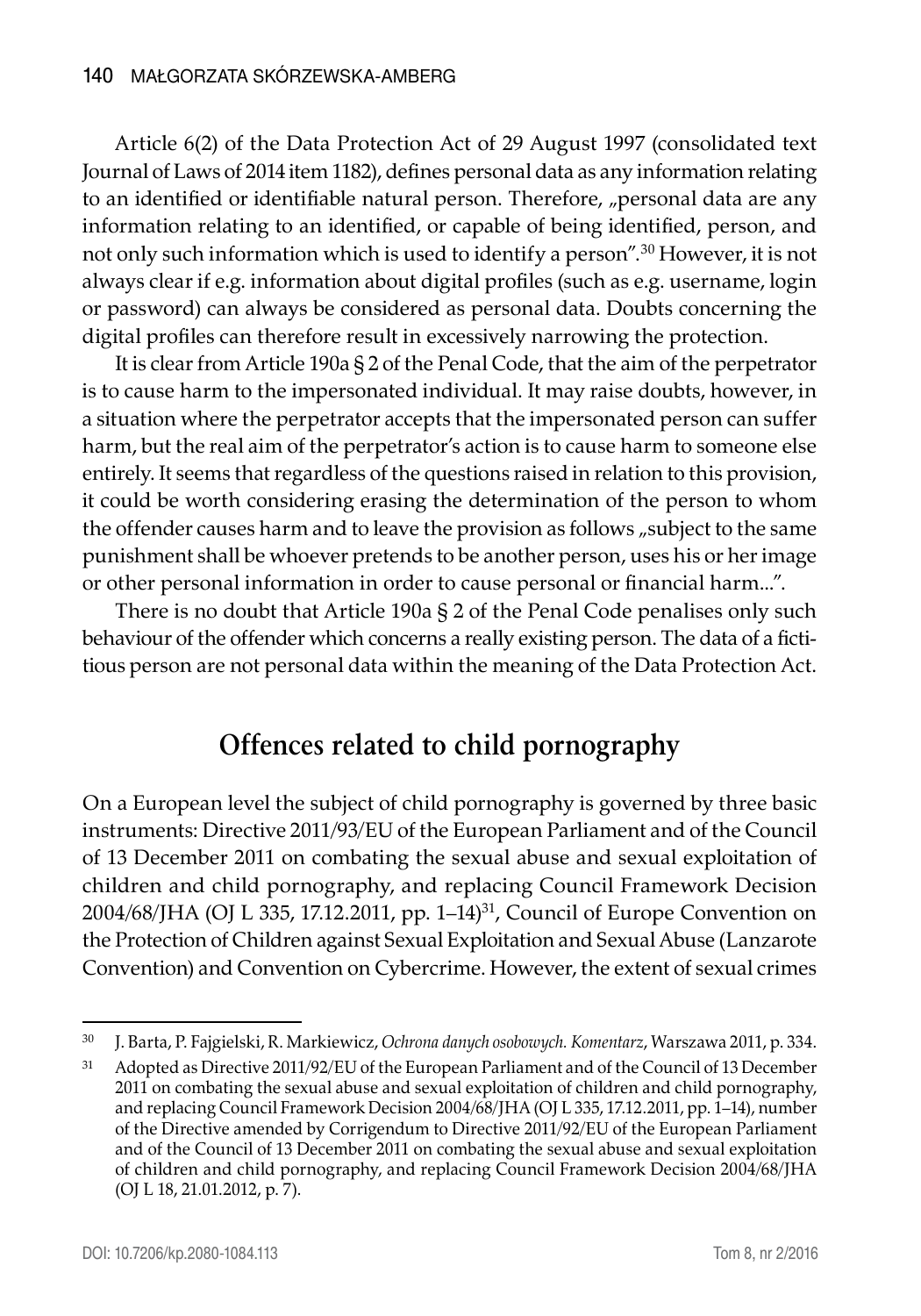against children is wide, therefore this analysis will focus only on those crimes that are primarily committed in cyberspace, i.e. child pornography, solicitation of a child for sexual purposes (grooming) and the presentation of pornographic material to children.

### **Child and child pornography – the definition of terms**

The definition of a child adopted internationally specifies that child means every person who has not attained 18 years of age. Such a definition can be found in Article 1 of the Convention on the Rights of the Child of 20 November 1989 – child means every human being below the age of eighteen years unless under the law applicable to the child, the majority is attained earlier. The aim to protect youth below the age of 18 years is also the objective of the Optional Protocol to the Convention on the Rights of the Child on the Sale of Children, Child Prostitution and Child Pornography. Also Article 9(3.a) of the Budapest Convention defines a minor as every person under the age of 18 years; however, every Party may require a lower age-limit, but this limit can not be lower than 16 years. Article 3 of the subsequent Lanzarote Convention determines any person under 18 years of age as a child.

Article 2(a) of the Directive on combating the sexual abuse and sexual exploitation of children and child pornography, provides that a child is a person below the age of 18 years. The directive also introduces the concept of age of sexual consent, i.e. age below which, in accordance with the national law, it is prohibited to engage in sexual activities with a child. Also, the Lanzarote Convention in Article 18(2) indicates the need to define in the national law the child's age below which it is prohibited to engage in sexual activities with his participation.

The term minor, as used by Polish criminal law, means a person who has not attained 18 years of age. The age of sexual content is defined at 15 years.

In various international documents child pornography is defined similarly and consistently – as any representation, by whatever means, of a child engaged in real or simulated explicit sexual activities or any representation of the sexual parts of a child for primarily sexual purposes (Article 3(1.c) of the Optional Protocol to the Convention on the Rights of the Child on the Sale of Children, Child Prostitution and Child Pornography, Article 1(2) of the Convention on the Protection of Children against Sexual Exploitation and Sexual Abuse). The Convention on Cybercrime on the one hand narrows the definition of child pornography defining it as any pornographic material which visually depicts a minor engaged in sexually explicit conduct (Article 9(2.a)). On the other hand, it extends the definition, deeming as child pornography also pornographic material which depicts a person appearing to be a minor engaged in sexually explicit conduct or realistic images representing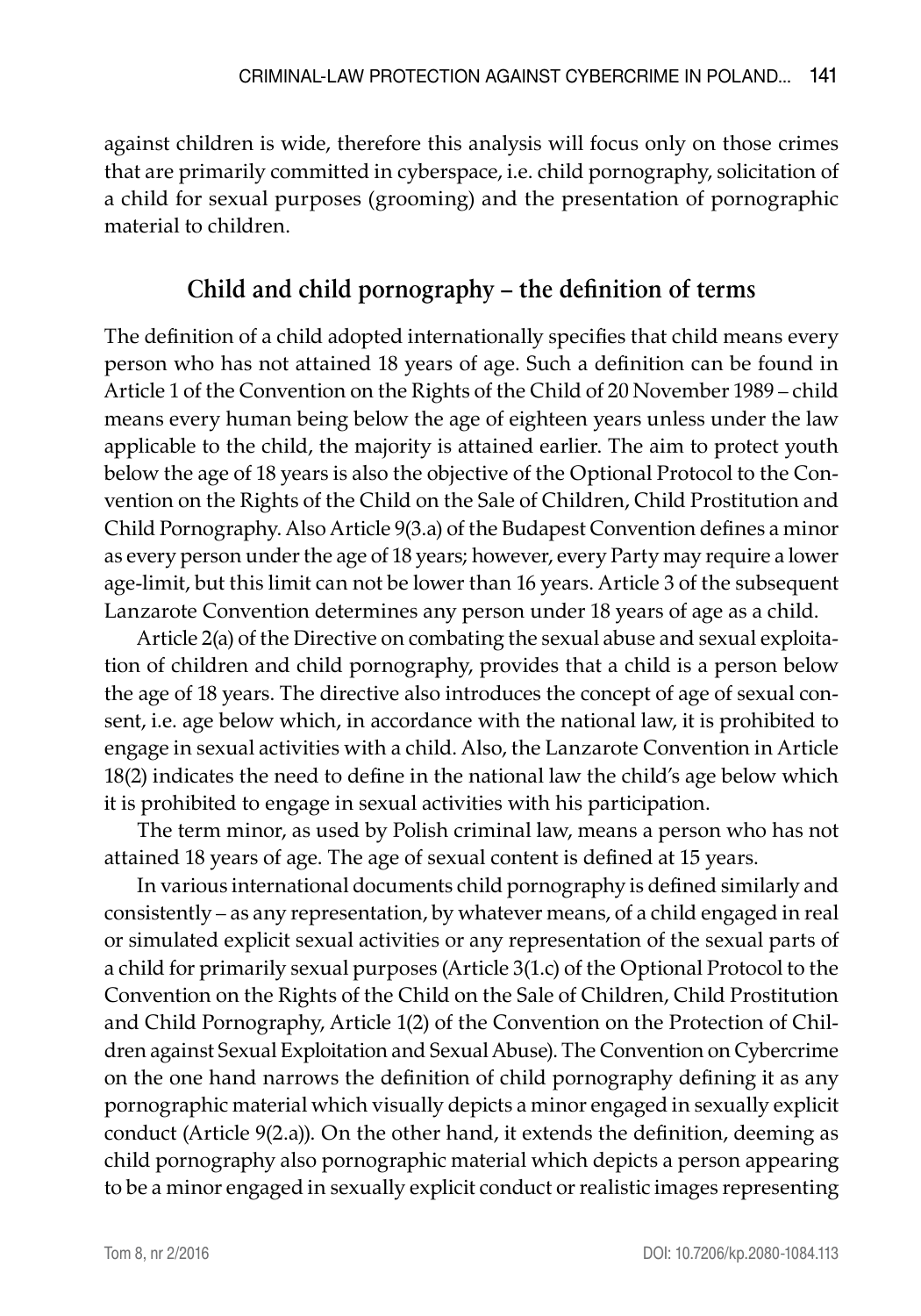a minor engaged in sexually explicit conduct. However, the Convention leaves the recognition of such material as child pornography to the discretion of each Party (Article 9(4.4) provides for the possibility of reserving the right not to apply, in whole or in part, Article 9(2.b) and Article 9(2.c) of the Convention).

The broadest definition is contained in the EU directive on combating the sexual abuse and sexual exploitation of children and child pornography. Child pornography is defined in Article 2(c) as any material that for primarily sexual purposes visually depicts a child, any person appearing to be a child or realistic images of a child, engaged in real or simulated sexually explicit conduct, as well as any depiction of the sexual organs of a child or any person appearing to be a child – including realistic images of the sexual organs of a child. The term realistic indicates that it is a so-called simulated child pornography, i.e. material produced in a way that does not involve a specific child, but is generated artificially (for instance when the material is produced as a result of a combination of many  $\mu$  innocent" images). An important change compared to the pre-existing solutions is the exclusion of the possibility to exclude any part of the definition by EU Member States.

The Directive, by introducing the above-mentioned definition as a minimum, requires that, in relations to the provisions of the Polish criminal law, at least such definition could be considered as binding (especially considering that there is no legal definition of child pornography in Polish law, although it would be advisable to adopt such definition).

#### **Child pornography**

The adopted documents require that EU Member States, as well as the countries belonging to the Council of Europe, adopt measures enabling prosecution of i.a. producing, making available, possessing and distributing child pornography by use of information systems.

It is forbidden by the Convention on Cybercrime, according to Article 9(1), to produce child pornography for the purpose of its distribution through a computer system, as well as offering, making available, distributing and transmitting child pornography with the use of a computer system. The recognition as an offence the procurement of child pornography through a computer system or possession of child pornography in a computer system or on a computer-data storage medium is left by the Convention to individual Party's decision as set out in Article 9(4), with the right not to apply in whole or in part Article 9(1.d), 9(1.e), and Article 9(2.b) and 9(2.c).

Offering, making available, distributing, transmitting and procuring child pornography for oneself or another person (Article 20(1.b)–20(1.d)) is also prohi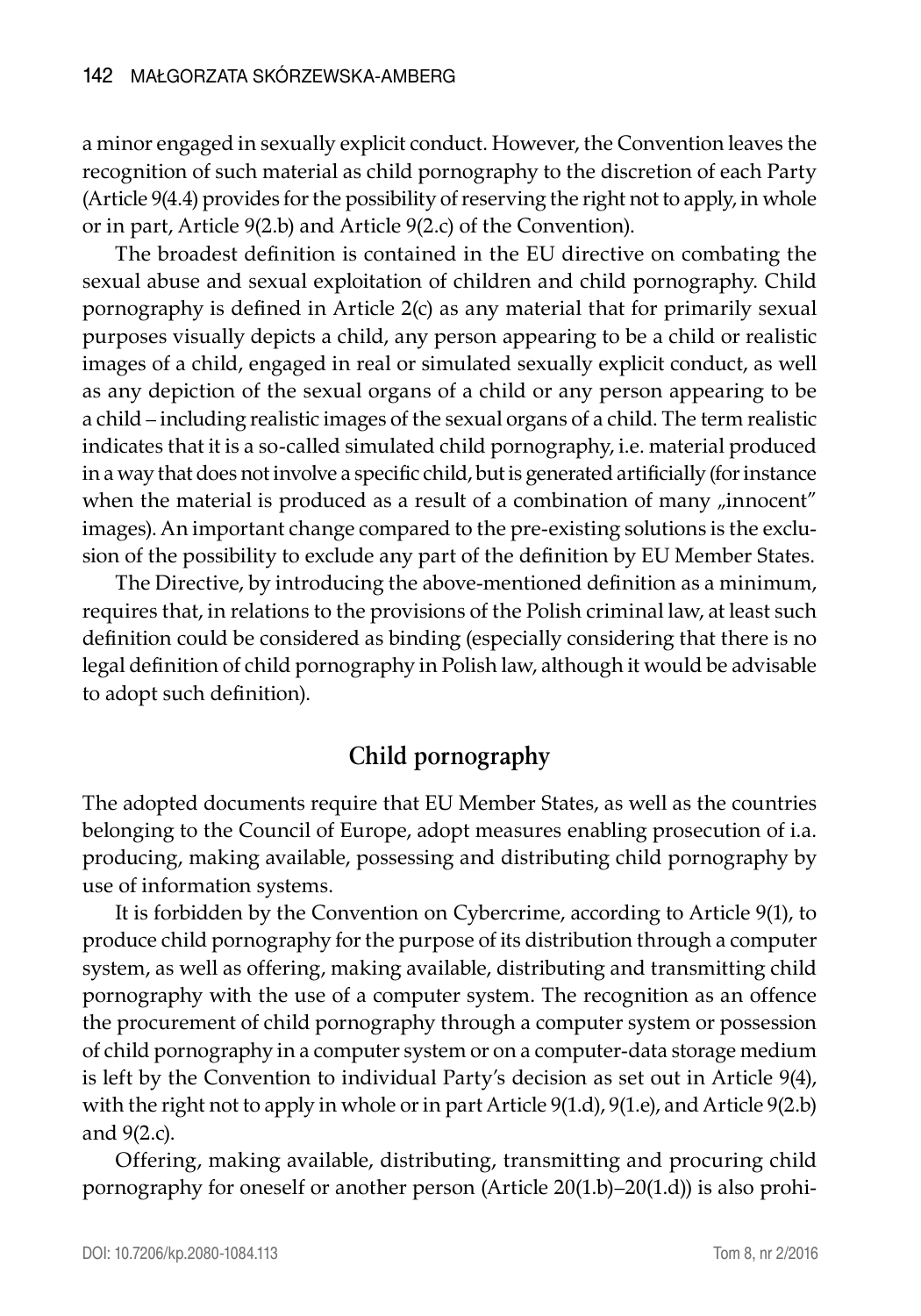bited by the Council of Europe Convention on the protection of children against sexual exploitation and sexual abuse. Any of the Parties may decide that producing and possessing child pornography (Article 20(1.a) and Article 20(1.e) respectively) is not punishable, in whole or in part, if it consists exclusively of simulated representations or realistic images of a non-existent child, and when it involves children who have reached the age of sexual consent where these images are produced and possessed by them with their consent and solely for their own private use. Criminalisation of knowingly obtaining access, through information and communication technologies, to child pornography, as provided for by Article 20(1) f of the Lanzarote Convention, remains at the sole discretion of the Parties to the Convention, subject to Article 20(4).

Directive on combating the sexual abuse and sexual exploitation of children and child pornography Article 5 imposes the requirement to ensure that the production, acquisition, possession, distribution, dissemination, transmission, offering, supplying of child pornography or making it available is punishable. Also knowingly obtaining access, by means of information and communication technology, to child pornography is punishable.

Criminal liability in respect of these activities may be excluded if the person appearing to be a child was in fact 18 years of age or older at the time of depiction (Article 5(7)).

Article 5(8) of the Directive allows the Member States to decide not to make producing and possessing of simulated pornography punishable if it remains in the possession of the producer for their exclusive private use and the production did not require any material depicting a child or sexual organs of the child or an adult which appeared as a child or sexual organs of the adult. It will be within the discretion of Member States to decide whether liability is excluded with regard to the production, acquisition or possession of material involving children who have reached the age of sexual consent where that material is produced and possessed with the consent of those children and only for the private use of the persons involved, in so far as the acts did not involve any abuse (Article 8(3)).

The Polish criminal law prohibits the production, fixation, storage, possession or acquisition of pornographic materials with a minor (Article 202 §§ 3–4a of the Penal Code). Various paragraphs of Article 202 differentiate the penalty depending on the activities pursued. The legislation provides the strictest penalty (from 2 to 12 years of imprisonment) for conduct described in Article 202 § 3 of the Penal Code, i.e. producing, fixating, acquiring, storing, possessing, distributing or presenting pornographic content with a minor. Fixation of pornographic materials with a minor is punishable somewhat lighter (Article 202 § 4 of the Penal Code – up to 10 years of imprisonment), and storage, possession or gaining access to pornographic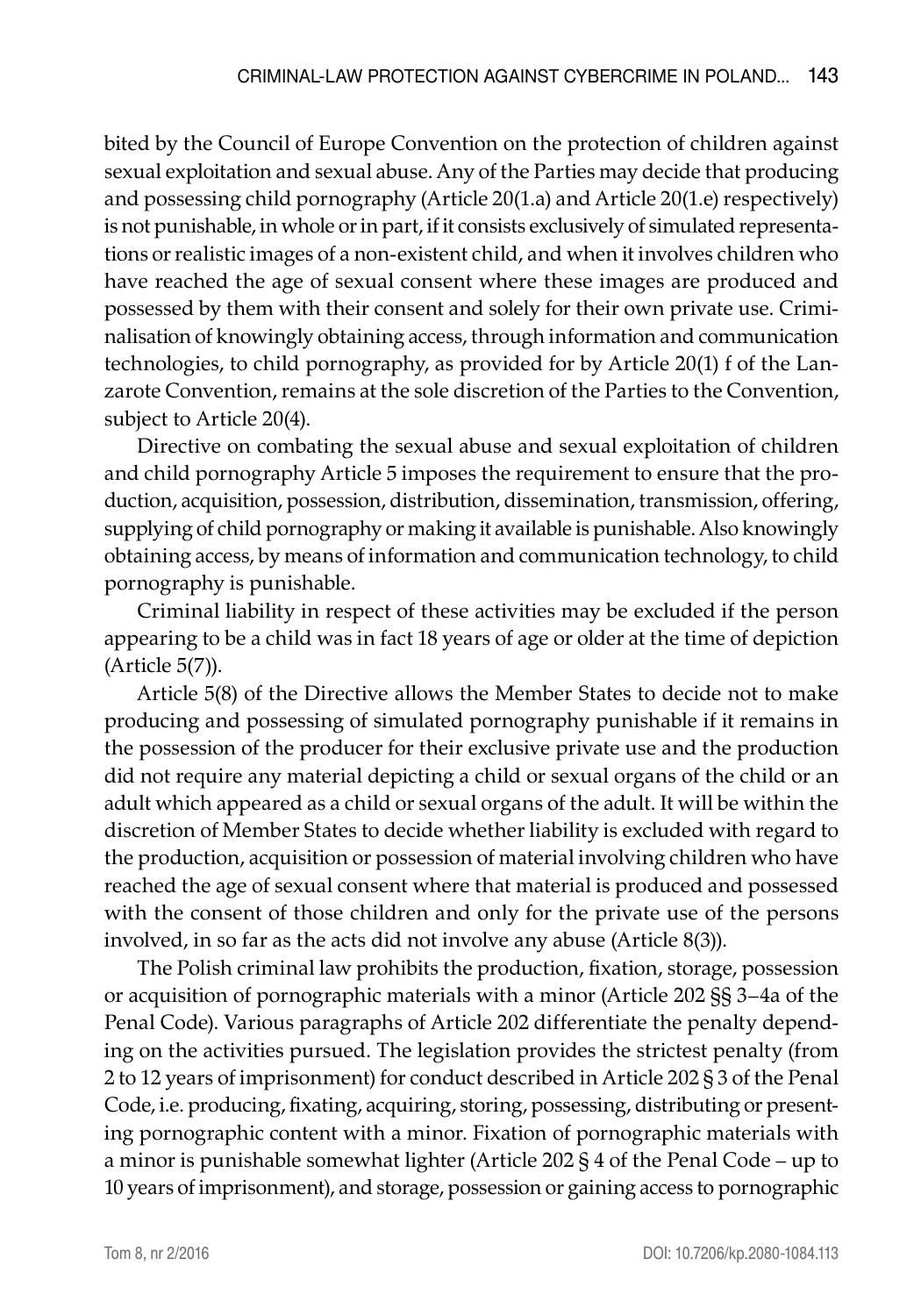content with a minor is also punishable to a lighter extent (Article 202 § 4a of the Penal Code – from 3 months to 5 years of imprisonment).

The actions performed as specified in Article 202 § 4 apply only to fixation, without taking into account production of pornography. Fixation, depending on the definition adopted, may mean duplication of ready media or activities aimed at recording specific content on the media.

The issue which may give rise to doubts with regard to Article 202 § 4 of the Penal Code is the lack of criminalisation of production of child pornography and limitation of actions performed to fixation only. The jurisprudence interprets the concept of fixation, depending on the definition adopted, as duplication of ready media or activities aimed at recording specific content on the media. Oktawia Górniok claims that the fixating party is the person who, albeit absent from the process of creating pornographic content, duplicates ready items and media on which such content is stored.<sup>32</sup> Marek Bielski defines fixation as recording the content on the media which supports playback of the content.33 Mateusz Rodzynkiewicz stresses that the fixating party is the person who undertakes actions aimed at recording the pornographic content on the medium (including the camera operator, photographer, etc.).34

According to the Dictionary of the Polish Language<sup>35</sup>, fixation means, among other things: recording of sounds and images on tapes and discs, etc. for later playback. Production<sup>36</sup> includes the body of what has been produced, the process of creating the film, directing, shooting; production means involvement in the production, manufacture of something, shooting, directing, filming. Therefore, it should be considered that production is a broader concept than fixation and covers the whole range of activities which may end up in fixation of certain content.

Therefore, it seems reasonable to expand the catalogue of actions performed and related to child pornography to cover the production of such content. Article 202 § 4 could read as follows "Anyone who produces or fixates pornographic content with a minor is liable to imprisonment from one year to ten years".

Liability related to simulated pornography is derived from Article 202 § 4b of the Penal Code, which criminalises the production, distribution, presentation or

<sup>32</sup> O. Górniok [in:] O. Górniok, S. Hoc, M. Kalitowski, S.M. Przyjemski, Z. Sienkiewicz, J. Szumski, L. Tyszkiewicz, A. Wąsek, *Kodeks karny. Komentarz. Tom II*, Gdańsk 2005, s. 214.

<sup>33</sup> M. Bielski [in:] A. Zoll (ed.), op. cit., p. 680.

<sup>34</sup> M. Rodzynkiewicz [in:] A. Zoll (ed.), op. cit., p. 680; similarly J. Piórkowska-Flieger [in:] T. Bojarski (ed.), op. cit., p. 508; M. Bielski, op. cit., p. 680.

<sup>35</sup> M. Szymczak (ed.), *Słownik języka polskiego*, Warszawa 1998, Vol. III, p. 633.

<sup>36</sup> Ibidem, Vol. II, p. 938; ibidem, Vol. III, p. 862.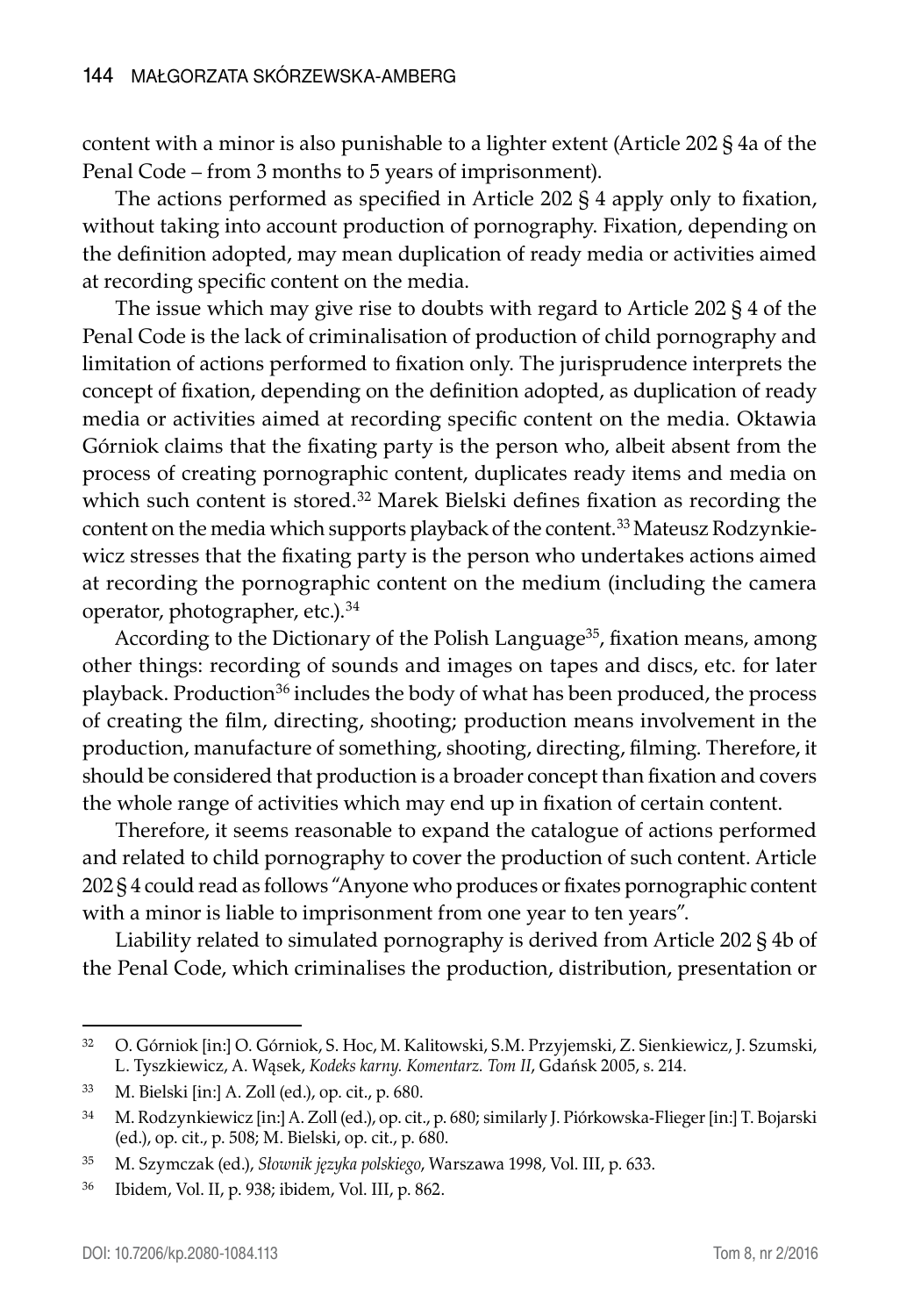possession of such pornography and defines it as a produced or processed image of a minor participating in a sexual activity. In order to fully incorporate provisions of the Directive, the category of punishable conduct should be extended to include acquisition of simulated pornography and extend its definition adopted in the provision to include realistic images of sexual organs of a child. Therefore, instead of a definition of "produced or processed image of a minor participating in a sexual activity", the definition of "produced or processed image of a minor participating in a sexual activity or images of sexual organs of a child" could be introduced.

The Polish criminal law does not provide sanctions for pornographic content with persons aged 18 or over who are depicted as children. The EU Directive allows to exclude criminal liability for actions related to child pornography and pertaining to an actual person appearing to be a child if that person is in fact 18 years of age or older (Article 5(7)). It should be noted that although the provisions of the Directive leave to the discretion of Member States to decide whether to punish child pornography produced with adults appearing to be a child, Article 5(8), which provides for exclusion of punishment for certain conduct related to simulated child pornography, reads that such exclusions must not apply to, among other things, pornographic materials with an adult appearing to be a child. Therefore, there may be situations where despite the fact that the state decides not to prosecute pornography depicting adults appearing to be children, it will have to punish simulated child pornography produced on the basis of pornographic material in which such persons were involved.

Also, the pornographic performances involving the participation of a child should be mentioned here. Both the Lanzarote Convention, as well as the EU Directive clearly indicate the need to criminalise recruiting a child for participation in pornographic performances or causing a child to participate in such performances, coercing a child into participating in pornographic performances or profiting from or otherwise exploiting a child for such purposes (Article 21(1.a) and 21(1.b) of the Convention, Article 4(2) and Article 4(3) of the Directive), as well as conscious presence at pornographic performances involving the participation of children (Article 21(1.c) of the Convention and Article 4(4) of the Directive). Pornographic performance is defined by Article 2(e) of the Directive as a live exhibition aimed at an audience (including by means of information and communication technology), of a child engaged in real or simulated sexually explicit conduct, or the sexual organs of a child for primarily sexual purposes.

Article 202 § 4c of the Polish Penal Code criminalises the participation in a presentation of pornographic content with a minor for attaining sexual satisfaction. In place of pornographic performances, the Code introduces presentation of pornographic content, as this concept seems to be broader than a pornographic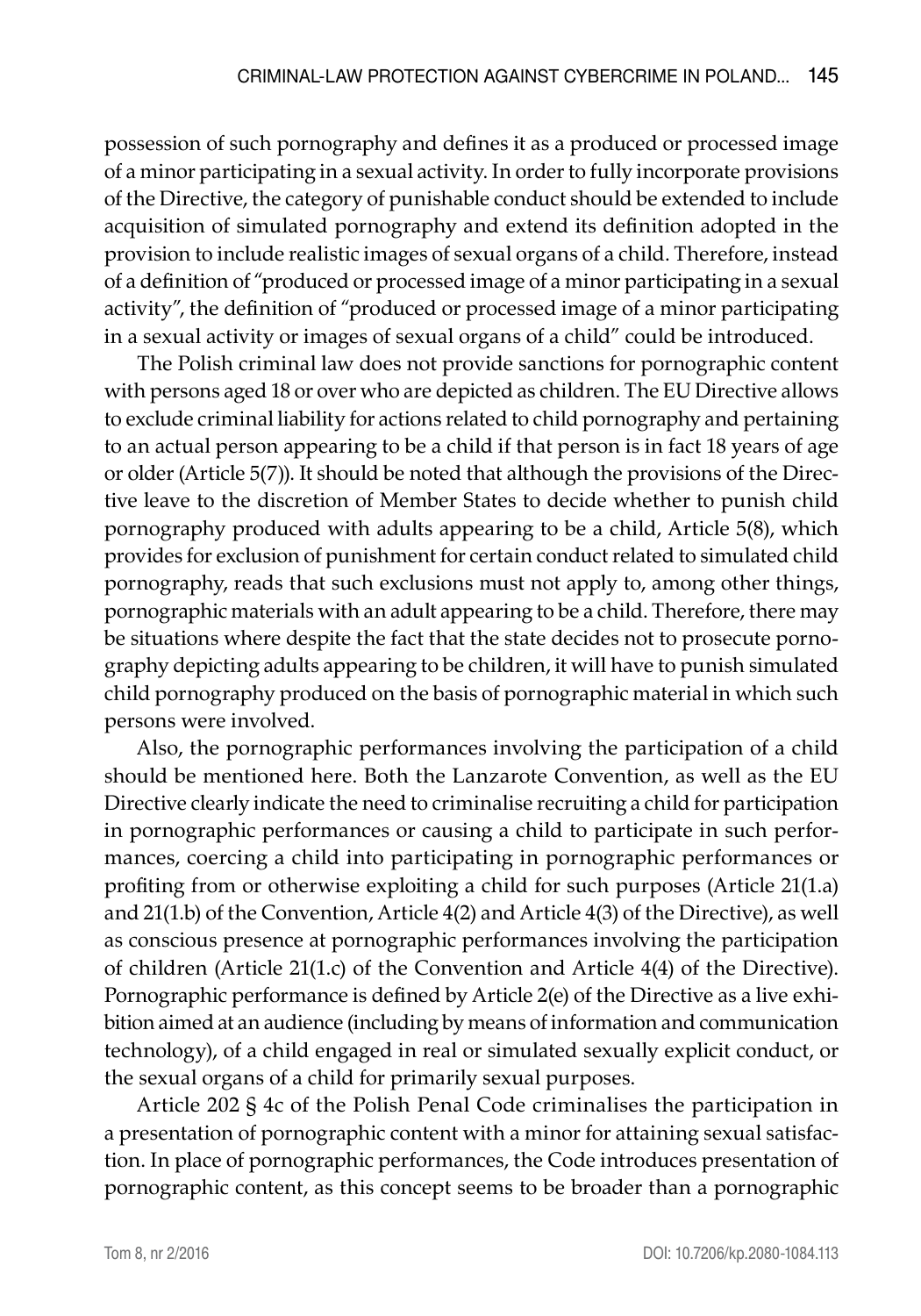performance, in particular as it is not limited by the requirement of "live" viewing. The introduction of a broader definition of a prohibited act with regard to such a sensitive issue as sexual abuse of a child is absolutely justified. Given this, there could be certain doubts as regards the limitation of liability of the person who directly participates in a presentation of pornographic content with a minor only to situations when that person does so to attain sexual satisfaction – in particular where this is unnecessary narrowing with regard to provisions of Article 4(4) and Article 21(1.c) of the Lanzarote Convention.

Article 11 of the Directive and Article 27(3) of the Convention provide for seizure and confiscation of the tools and proceeds of the crime which said legal acts refer to, including offences related to child pornography. This is implemented in the Polish law in Article 202 § 5, which provides for court-ordered forfeiture of tools or other items used for or designated for committing certain offences related to child pornography (including the offence of public presentation of pornographic content in a manner which may impose reception of such content on a person not wishing to receive such content).

The Directive requires that necessary steps must be taken to ensure that aiding and incitement to commit the actions described above is punishable and that an attempt with regard to production, distribution, dissemination, transmission, offering, supplying or making available child pornography is also punishable (Article 7). Similar provisions are laid down in Article 24 of the Lanzarote Convention.

Directive on combating the sexual abuse and sexual exploitation of children and child pornography criminalises also the organisation for others, whether or not for commercial purposes, of travel arrangements with the purpose of committing an offence concerning child pornography, as well as the dissemination of material advertising the opportunity to commit any of the offences concerning child pornography (Article 21).

Article 25 of the Directive indicates the need to ensure the prompt removal of web pages containing or disseminating child pornography hosted on the EU Member States' territory and to endeavour to obtain the removal of such pages hosted outside of their territory. It also provides – while leaving it to the discretion of the individual Member States – the ability to block access to Internet pages containing or disseminating child pornography, if these sites can not be deleted.

Public promotion or praise of paedophile conduct is criminalised by Article 200b of the Penal Code**.** It is worth wording this provision more precisely. One of the bills drafted by the Ministry of Justice (November 2012) postulated for changing the phrase "paedophile conduct" to "sexual conduct with regard to minors". Without going into details as to whether this change is desirable or not, it should be noted that the change would result in the standardisation of the nomenclature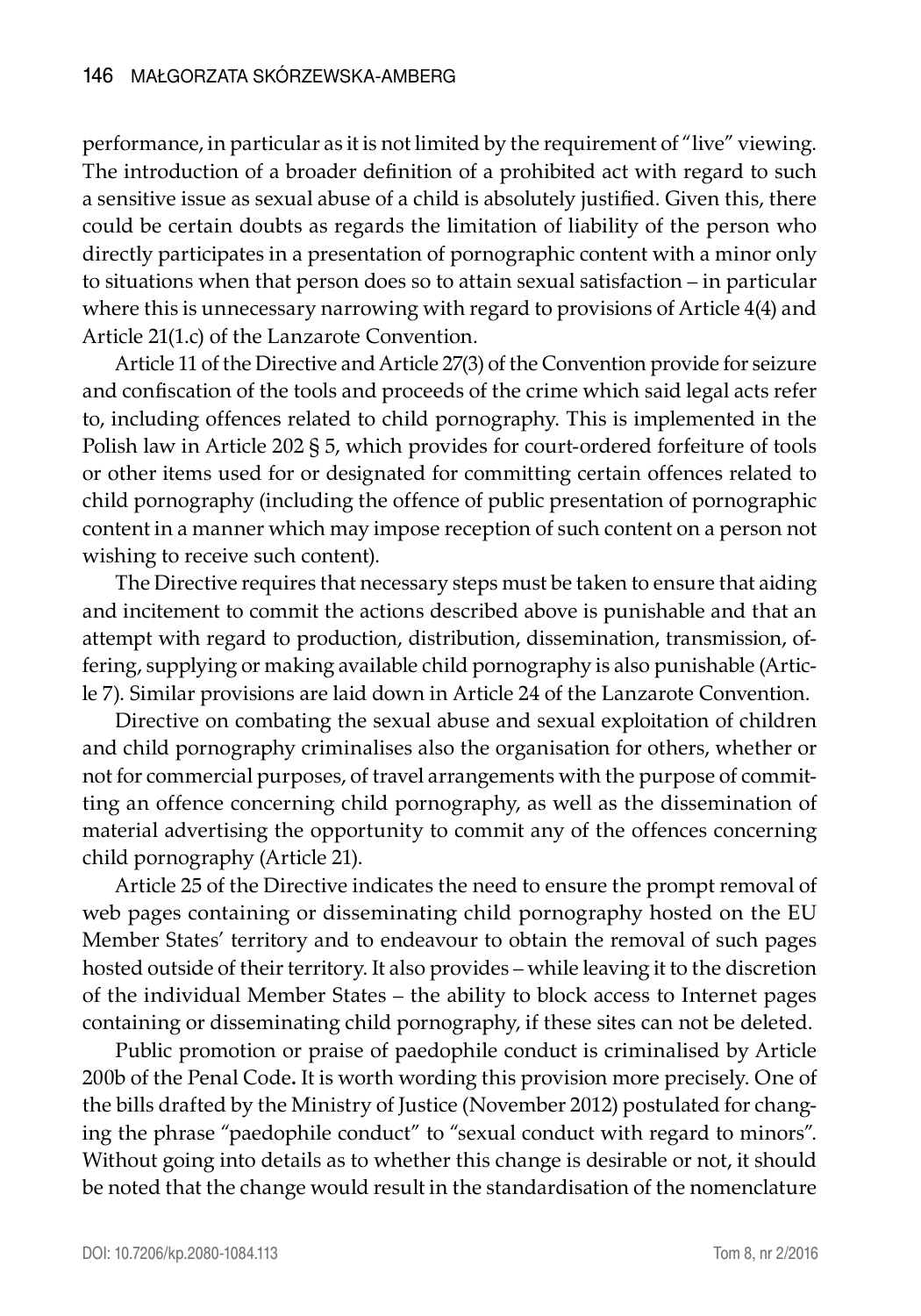used in the Code and from this viewpoint could be perceived as desirable. The implementation of Article 21(b) of the Directive would also be supported by expanding Article 200b of the Penal Code to include "facilitation of paedophile conduct". The final version of Article 200b of the Penal Code could read as follows: "Any person who publicly promotes, praises or facilitates sexual conduct with regard to minors is liable to a fine, restriction of liberty or imprisonment for up to 2 years".

Article 17 of the Directive lays down an obligation to ensure that the production of child pornography outside the territory of the European Union will be subject to jurisdiction of the Member States (with regard to their citizens) regardless of whether such an activity is an offence at the place where it is committed (similar provisions are included in Article 25 of the Lanzarote Convention). In accordance with the provisions of the Directive, the offences $37$  defined in Article 5 (acquisition, possession, distribution, dissemination, knowingly obtaining access by means of information and communication technology, transmission, offering, supplying or making available and production) committed by using information and communication technology and access to them from the territory of a Member State fall within the jurisdiction of that state even if the devices of the ICT network (e.g. servers) remain outside its territory. Therefore, a solution should be introduced to the Polish criminal law that would allow to apply provisions of the Polish criminal law which penalise the production of child pornography with regard to Polish citizens acting outside the EU's territory, even if such an act is not an offence at the place where it is committed. The catalogue of provisions of the Polish Penal Code must also be extended to include a provision that would impose the jurisdiction of the Polish state with regard to the acts described in Article 5 of the Directive and committed by using an information and communication network if that network was accessed from within the territory of the Republic of Poland.

## **Solicitation of children for sexual purposes (grooming)**

Both the Lanzarote Convention and Directive on combating the sexual abuse and sexual exploitation of children and child pornography criminalise the solicitation of children for sexual purposes (so called grooming). Article 23 of the Convention and Article 6 of the Directive require that the criminalisation be ensured of an intentional proposal, by means of information and communication technology, by an adult to meet a child who has not reached the age of sexual consent, for sexual exploitation of that child – where that proposal was followed by material acts leading to such a meeting, as well as to provide child pornography depicting that child.

<sup>&</sup>lt;sup>37</sup> My considerations are limited to those provisions of the Directive which apply to child pornography.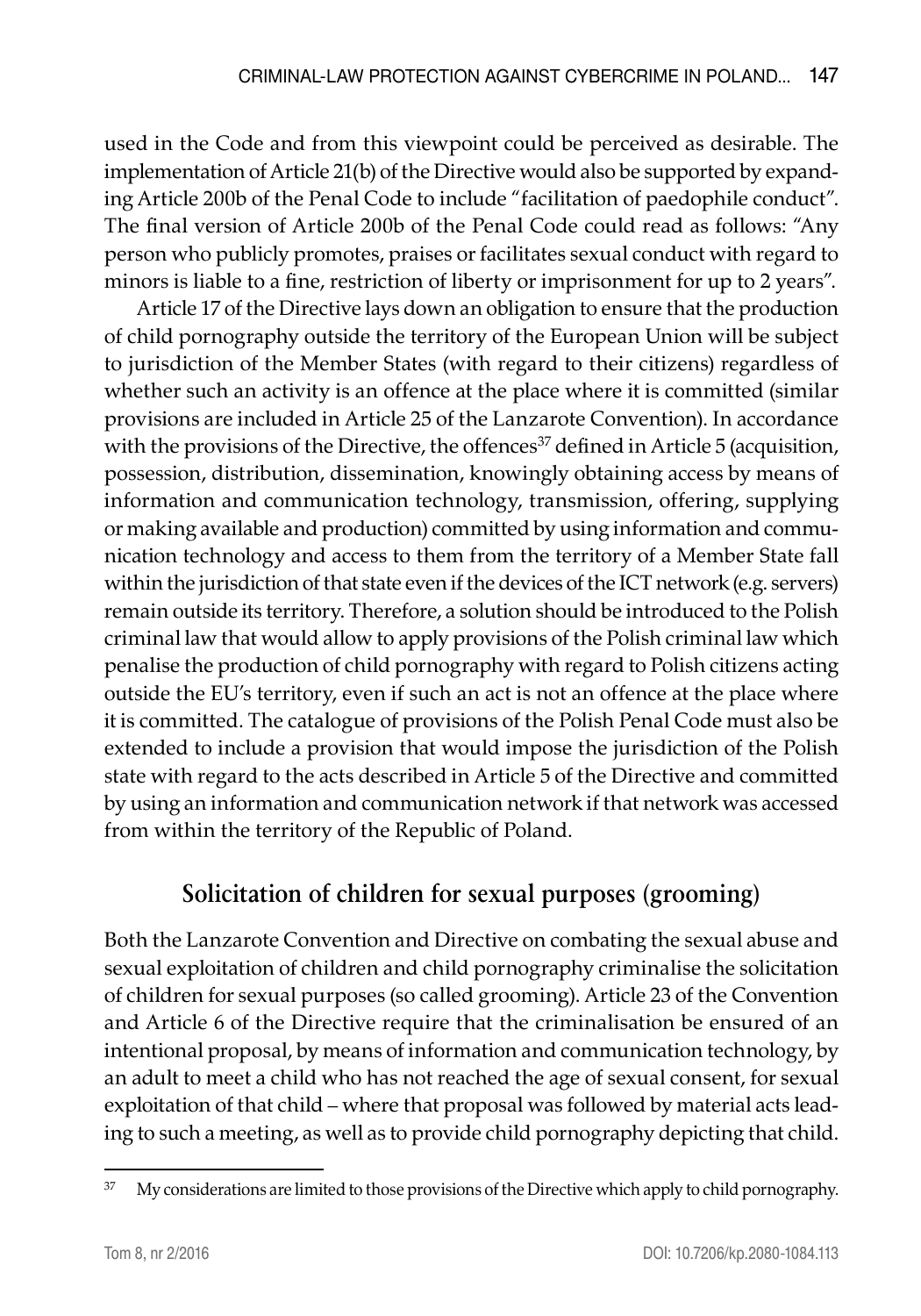The liability for grooming is regulated by Article 200a of the Polish Penal Code. Article 200a § 1 of the Penal Code criminalises establishing a contact, by using an information and communication system or a telecommunication network, with a minor under the age of 15 and an attempt to meet with such a minor with the intention of sexual abuse or production or fixation of pornographic content. Article 200a § 2 of the Penal Code criminalises the use of an ICT system or a telecommunication network to submit proposals of a sexual relationship to a minor under the age of 15, to have the minor subjected to or perform another sexual act or participate in the production or fixation of pornographic content provided that the offender acts with the intention to fulfil such a proposal.

It seems that the intention of the Directive (and the Lanzarote Convention) was to criminalise the use of an ICT network to solicit children for sexual purposes, not only as a mere preparation or an attempt at committing another offence of sexual nature, but to criminalise the very use of means of electronic communication (information and communication technologies). This may be also supported by recital 19 of the Directive's preamble, which underlines that the purpose was to introduce sanctions on new forms of sexual abuse and sexual exploitation of children, in particular "online solicitation of children for sexual purposes via social networking websites and chat rooms".

It seems reasonable to rephrase Article 200a, which could read as follows "Anyone who uses an ICT system or a telecommunication network to present a minor aged under 15 with a proposal to meet in order to engage in sexual activities or to produce or fixate pornographic content, with a view to a personal contact with that minor is liable to a fine, restriction of liberty or imprisonment for up to ... years".

Offenders are increasingly frequently using ICT networks to establish a contact with a minor. Such a contact will not always result in an actual meeting with a minor. The offender more often abuses a minor with whom he has established contact in a different way, for example by acquiring pornographic materials from that minor, such as intimate photographs of the minor, a striptease recorded in front of a Web camera, etc. It seems reasonable to amend Article 200a to take into account prosecution of the conduct described above. If the aforementioned proposal to formulate Article 200a is worded as  $\S 1$  of that article, then  $\S 2$  could read as follows: "Anyone who uses an ICT system or a telecommunication network to establish a contact with a minor aged under 15 years to obtain from that minor photographs, films or other content of pornographic nature depicting the minor is liable to a fine, restriction of liberty or imprisonment for up to ... years".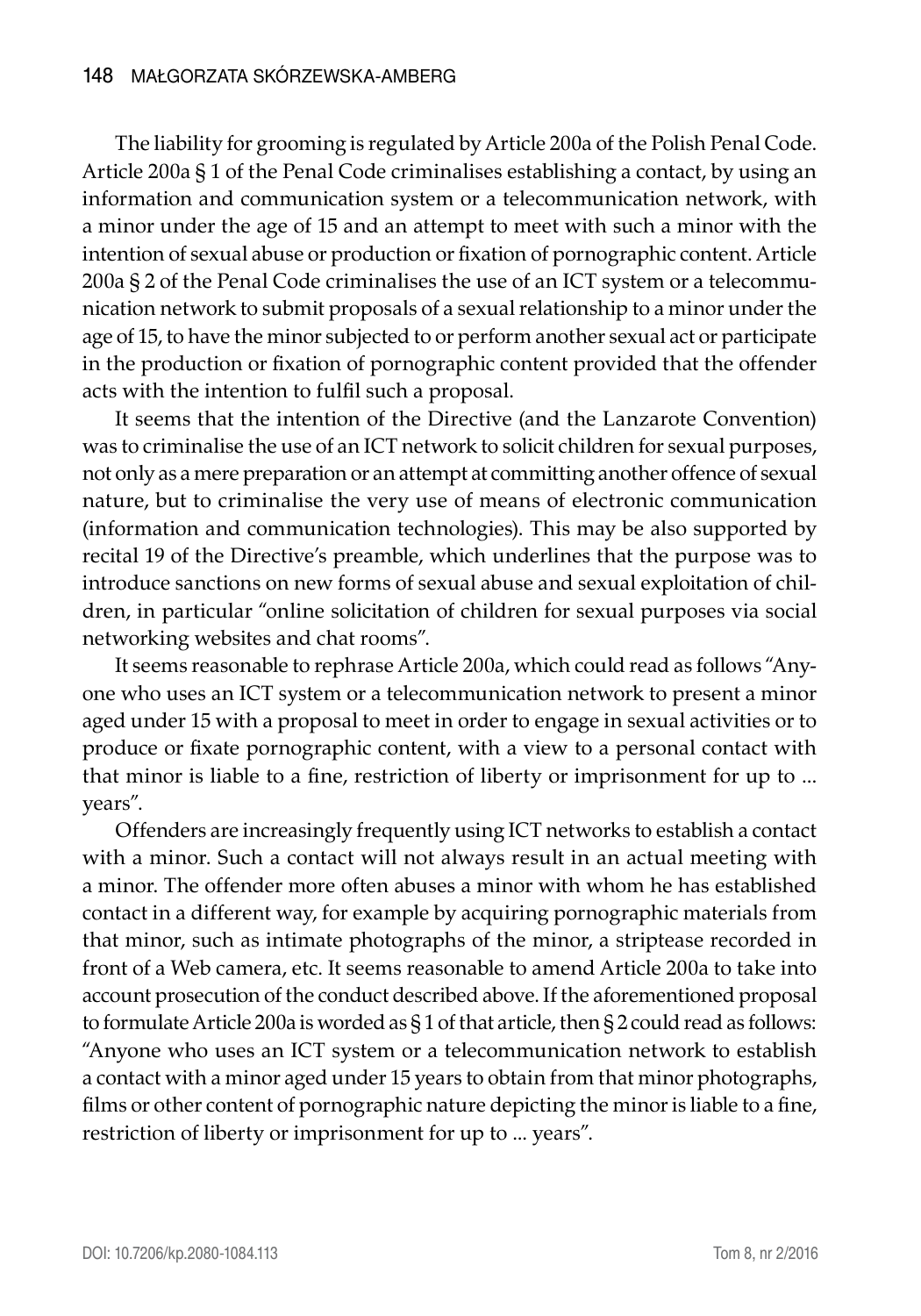### **Presentation of pornographic material to a child**

Different forms of presenting pornographic material to a child can be distinguished. It can for example consists in making available such content in a computer network, but it could also be the presentation of sexual activities to a child in order to achieve sexual satisfaction for the offender (the offender may take part in the sexual act, but may also not participate directly in it).

Causing, for sexual purposes, a child who has not reached the age of sexual consent to witness sexual activities or sexual abuse, even without having to participate, is criminalised in Article 3 of the Directive. Similarly, the Lanzarote Convention, criminalises in Article 22 the corruption of children, i.e. intentional causing, for sexual purposes, of a child below the age of sexual consent, to witness sexual abuse or sexual activities, even without having to participate.

The Polish Penal Code in Article 200 § 4, imposes penalties on the presentation to a minor under 15 years of age performance of a sexual act – in order to satisfy a sexual offender or a third party.

The Polish criminal law regulates the issues of presenting pornography to persons who do not wish to receive such content. Article 202 § 1 of the Penal Code penalises public presentation of pornographic content in a manner where such content is imposed on a person not wishing to receive such content. In addition, Article 200 § 3 of the Penal Code criminalises conduct which consists in the presentation to a minor aged under 15 years of pornographic content and supplying to that minor items of such nature or distribution of pornographic content in a way which allows the minor to become familiar with such content.

These regulations (i.e. Article 200 § 3 of the Penal Code and Article 202 § 1 of the Penal Code) need consideration, in particular with regard to an ICT network. According to the Dictionary of the Polish Language<sup>38</sup>, public presentation refers to an activity that can be performed, among other things, in a public manner or in a public place, where the term "public" means, among other things, "designated, accessible to everyone", as well as "taking place in a location accessible to everyone". In accordance with this definition, public presentation may be understood as such presentation of pornographic content which is available without limitations to an unspecified number of persons.39 A similar view is expressed by Patrycja Kozłowska and Marzena Kucharska who define public presentation as presentation where "given the location (e.g. a public place open to everyone) or method of action, it is

<sup>38</sup> M. Szymczak (ed.), op. cit., Vol. II, p. 1074.

<sup>39</sup> M. Mozgawa, P. Kozłowska, *Prawnokarne aspekty rozpowszechniania pornografii (analiza dogmatyczna i praktyka ścigania)*, "Prokuratura i Prawo" 2002, 3, p. 17.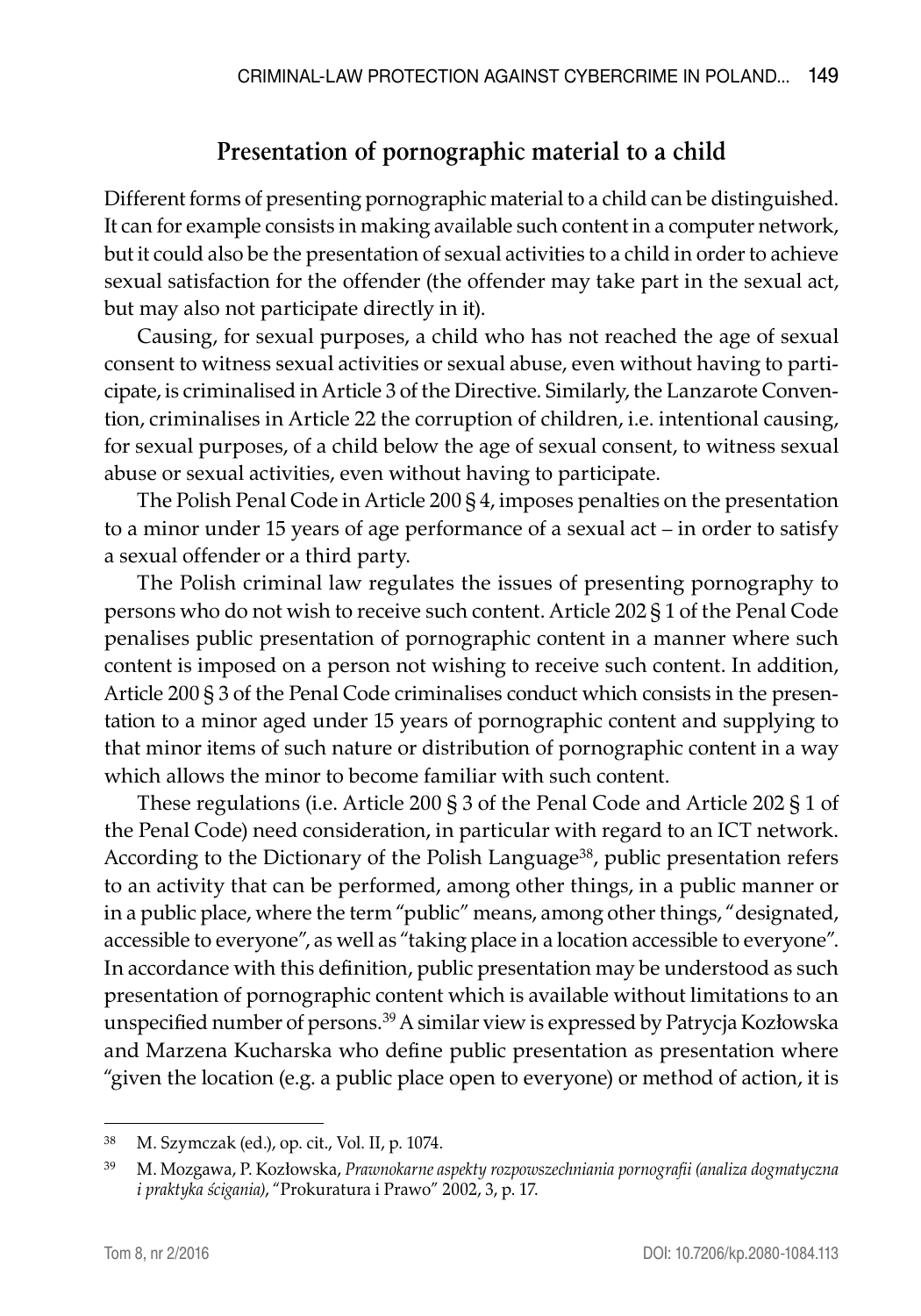or could be seen by an unspecified number of non-individualised persons or by a definite but greater number of persons, e.g. at a meeting. As a rule, this means all forms of presentation which allow any potential recipient to become familiar with such content, without the need to overcome any obstacle or meet any particular requirements".<sup>40</sup>

In its judgment of 16 February 1987 (WR 28/87, OSNKW 1987, Vol. 9–10, item 85), the Supreme Court found that the distribution of pornographic materials<sup>41</sup> (prints, writing, photographs or other items) should be understood as such conduct of the offender which consists in making available to the public such materials by, among other things, reproduction, copying and other types of making available such content to a wide and unspecified circle of persons. According to the judgment, an action of the offender which consists in the presentation of such items (e.g. screening of a film) can not be treated as distribution if it is made available to a small and strictly defined circle of persons.

The Dictionary of the Polish Language defines "imposing" as "forcing someone to act in a certain manner, to submit oneself to something"<sup>42</sup>, which in the light of Article 202 § 1 of the Penal Code may be interpreted as forcing to receive (e.g. watch) pornographic content against their will, where it is irrelevant whether such a person is actually at risk of such reception, the potential possibility of such a situation occurring is sufficient.<sup>43</sup>

Particular attention should be paid to the problem of dissemination of pornography in computer networks. The issue of pornography in the virtual space comprises also the fact of pornography, including hard pornography, being widely available to minors.

Pornographic content in the computer network is available to virtually an unlimited circle of people, so it should definitely be considered to be publicly presented. The placement of such content in the network meets the criteria of dissemination and sharing.<sup>44</sup> If a service offering pornographic content is open only to authorised users (persons who must fulfil certain conditions, for example pay for the service or apply access code), then it is not possible to consider it publicly presented pornography.

<sup>40</sup> P. Kozłowska, M. Kucharska, *Prawnokarne aspekty pornografii*, "Prokuratura i Prawo" 1999, 4, p. 33.

<sup>41</sup> According to Article 173 of the Penal Code of 1969.

<sup>42</sup> M. Szymczak (ed.), op. cit., Vol. II, p. 286.

<sup>43</sup> M. Rodzynkiewicz, op. cit., p. 573; P. Kozłowska, M. Kucharska, op. cit., p. 35.

<sup>44</sup> K.J. Jakubski, *Rozpowszechnianie pornografii w sieci komputerowej Internet*, "Prokuratura i Prawo" 1997, 7–8, pp. 50–51; J. Warylewski, *Pornografia w Internecie – wybrane zagadnienia karnoprawne*, "Prokuratura i Prawo" 2002, 4, p. 54.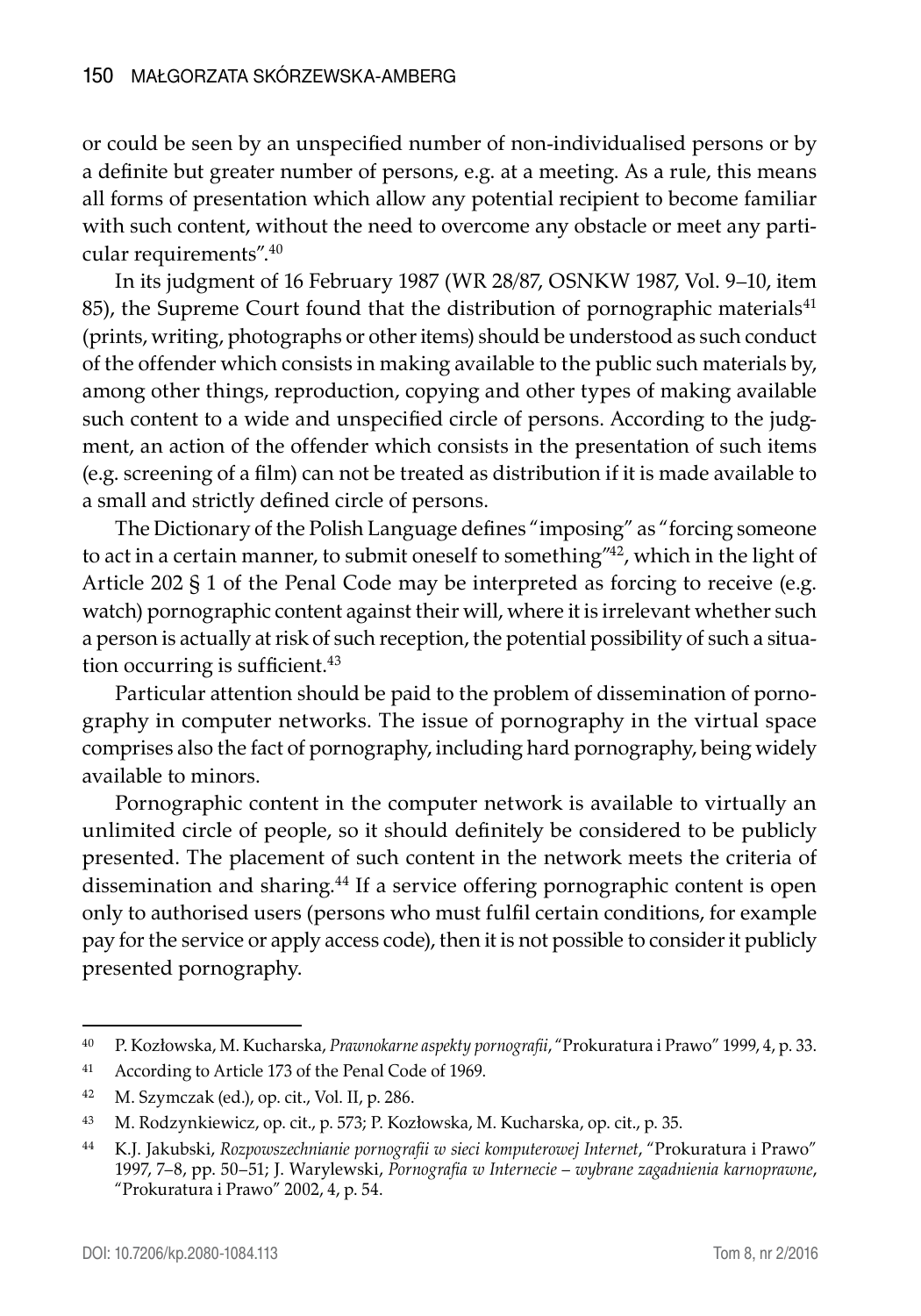According to Jarosław Warylewski, the person who warns the user of possible contact with pornography and requires confirmation of the legal age of such a user and their consent to receive pornographic content can not be accused of committing an offence under Article 202 § 1 and Article 200 § 4 of the Penal Code (after recent amendments to the Code the former Article 202 § 2 of the Penal Code is currently Article 200 § 4 of the Penal Code).<sup>45</sup> The above view is justified, but only in a situation where the person making pornographic content available is able to check whether the recipient has actually reached the legal age and is able to secure their service against unauthorised access. It does not seem justified to claim that a person who makes available pornographic content can not be charged with an offence under Article 202 § 1 and 2 of the Penal Code based merely on a statement of the interested party that the conditions required by the law have been met, in particular with regard to online sites, where the admission of a statement that is not confirmed in any way does not fulfil the requirement of acting with due diligence. A similar view is presented by Michał Sowa, who raises the dubiousness of effective release of a website author from potential liability by placing a disclaibahaviorer that the website is intended for adults only.<sup>46</sup> The confirmation could be for example the number of the payment card, because even if the ineligible person uses a card of an "eligible" person, it can be concluded that the service provider acted with due diligence, while the cardholder did not act with due diligence. Andrzej Adamski presents the position of a German administrative court stating that given the anonymous nature of the Internet, the number of the national identity card or the payment card is not a sufficient pass to use services of an adult website.<sup>47</sup>

The opinion of Jarosław Warylewski seems also unjustified as he claims that "reaching pornographic content online requires the user to take certain intentional activities, therefore persons who do not wish so will most likely not come across pornography".48 The author is right in weakengin his statement with the reservation "most likely". We often deal with cybersquatting, which consists in registering popular domain names in bad faith so that popular words or addresses are used to redirect the user to websites containing pornographic content. Searching for completely "safe" phrases online often leads to websites containing pornographic content.

<sup>45</sup> J. Warylewski, *Pornografia w Internecie*..., op. cit., p. 54; M. Sowa, *Ogólna charakterystyka przestępczości internetowej*, "Palestra" 2001, 5–6, p. 32.

<sup>46</sup> M. Sowa, op. cit., p. 32.

<sup>47</sup> A. Adamski, *Karnoprawna ochrona dziecka w sieci Internet*, "Prokuratura i Prawo" 2003, 9, p. 73.

<sup>48</sup> J. Warylewski, *Przestępstwa przeciwko wolności seksualnej i obyczajności. Rozdział XXV Kodeksu karnego. Komentarz*, Warszawa 2001, p. 218; idem, *Pornografia w Internecie*..., op. cit., pp. 55–56.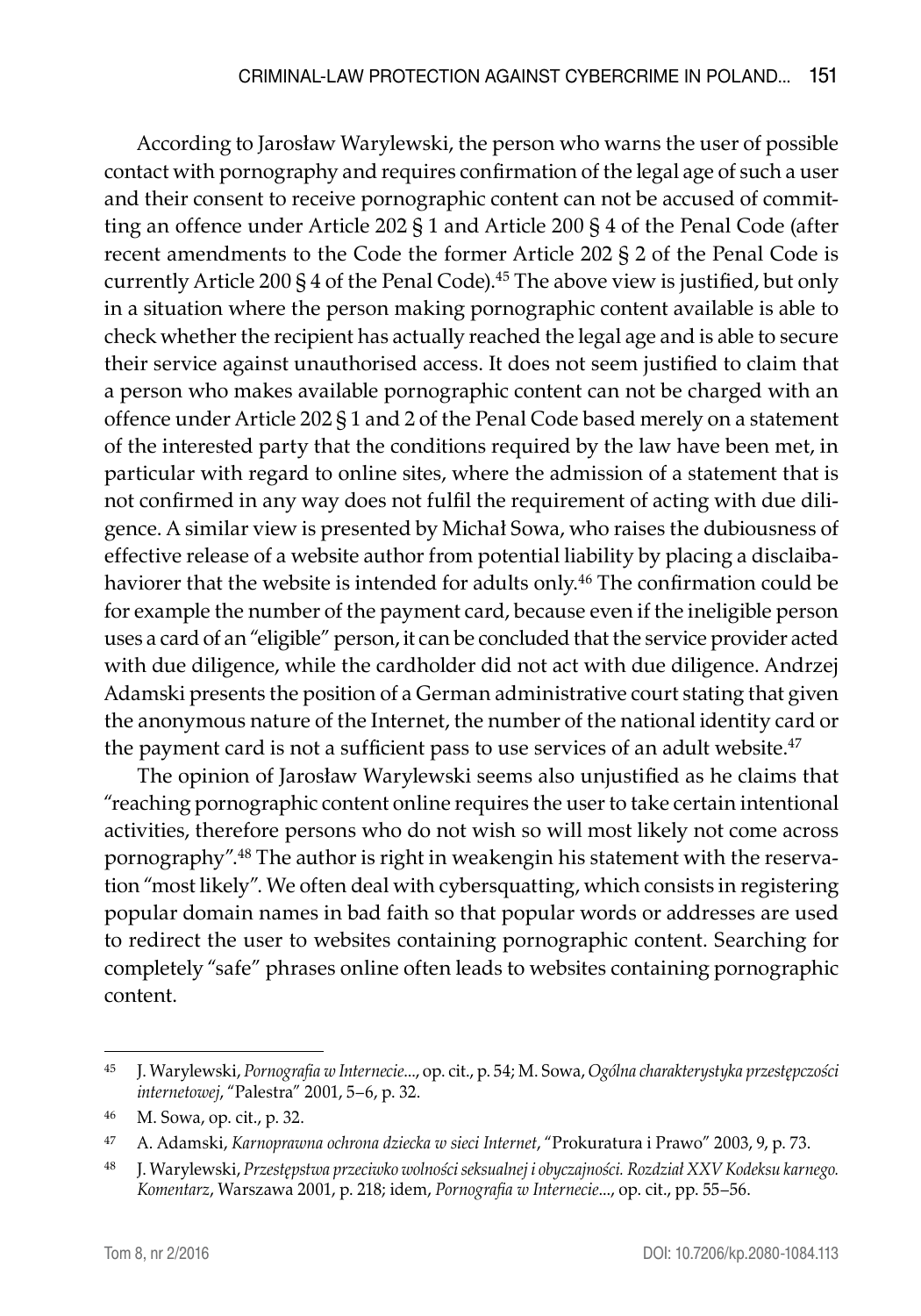#### 152 Małgorzata Skórzewska-Amberg

Article 200 § 5 of the Code which criminalises advertising or promotion of activities which consist in the distribution of pornographic content in the manner which allows a minor aged under 15 years to come across such content may give rise to certain doubts. Is the mere advertising or promoting of the distribution of pornographic content criminalised, as it might make such content available to a minor aged under 15 years, or is advertising and promoting of making pornographic content available to a minor aged under 15 years subject to a penalty? In the first case, if we assume that advertising or promoting as such makes pornographic content available, then we are dealing with an offence of presenting pornographic content to a minor aged under 15 years or distributing such content in the manner which allows such a minor to become familiar with such content (Article 200 § 3 of the Penal Code) – and the additional criminalisation does not seem necessary. In the second case, we are dealing with peculiar praising of an offence consisting in the presentation of pornographic content to a minor aged under 15 years. In this situation, considering the fact that by its very nature advertising or promotion is addressed to an unlimited group of recipients, application of Article 255 § 3 of the Penal Code could be considered (public praising of an offence).

Taking the above into account, the provision which distinguishes conduct related to the presentation of pornographic content could take the following form:

"Article ...

§ 1. Anyone who publicly presents pornographic content in such a way that this may impose reception of such content on a person who does not wish to receive such content is liable to ...

§ 2. Anyone who presents pornographic content to a minor aged under 15 years or makes available to that minor items of such nature or distributes pornographic content in the manner which makes it possible for such a minor to become familiar with such content is liable to ..."

# **Conclusions**

Over the years the Internet (as a synonym of the global network) has been developing without fixed, rigid rules of conduct, which does not mean an absence of rules altogether. The scientific community, which primarily used the network in the beginning of its existence, was able to effectively enforce respect for the freedom of all network users, with the result that the freedom of action of one individual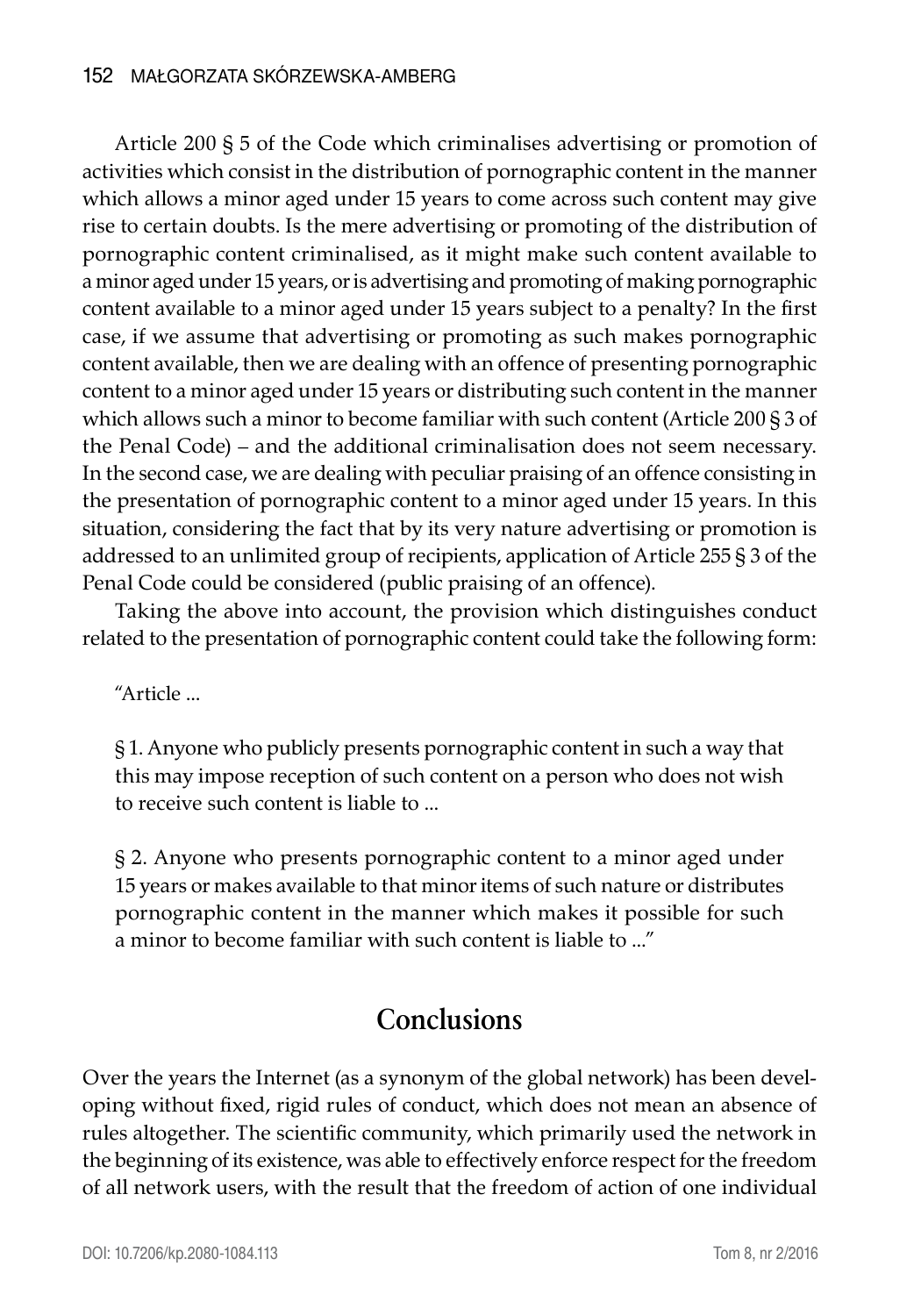did not inflict on the freedom of others. The development of a global network and its opening to the public initiated an era of the cyber network resulting in far-reaching legal implications in the real world. The law has only begun to rule in cyberspace – as a public medium used by individuals whose freedom must be protected and where illegal activities must be punished.

The above considerations are related only to a part of the problem, i.e. the matters governed by generally accepted international regulations: Council of Europe Convention on Cybercrime, Council of Europe Convention on the Protection of Children against Sexual Exploitation and Sexual Abuse, Directive 2013/40/EU on attacks against information systems and Directive 2011/93/ EU on combating the sexual abuse and sexual exploitation of children and child pornography.

A comparison of the provisions of the mentioned instruments with the Polish Penal Code shows that its provisions to a large extent are consistent with the obligations imposed on EU Member States and Parties to the mentioned Conventions.

It seems that, in relation to the offenses against the confidentiality, integrity and availability of data and computer systems, the Polish criminal law is fairly well aligned with both the Convention on Cybercrime and the Directive on attacks against information systems. It should be noted, however, that the provisions concerning protection of data integrity require clarification (Article 268a of the Penal Code).

Although the regulation of computer related crimes (computer related forgery and computer related fraud) does not seem to require special modifications, it must be noted – especially in relation to electronic documents and electronic means of payment – that this area will likely pose new challenges in the near future.

Identity theft is in some way associated with computer fraud. Indeed, in many countries, the offense is treated as a fraud. But fraud, a crime against property, can not always be seen as synonymous with identity theft, especially when the victim has not suffered property damage, but mostly personal harm. The possibility of prosecuting the creation of fictitious identities to cause another person property damage or personal harm should also be taken into account.

As often, one of the most difficult topics that the criminal law has to face is the protection of children against sexual exploitation. Admittedly, sexual exploitation of children, including child pornography, is not a new phenomenon. However, at least the distribution of child pornography was rather limited prior to the development of digital communication technologies. A global network enabling the transfer of any large amounts of information in a very short period of time, has not only resulted in the dissemination of enormous quantities of illegal material, but also has led to a continuous increase in the demand for new materials, which in turn inevitably brings about the growing exploitation of an even larger number of children.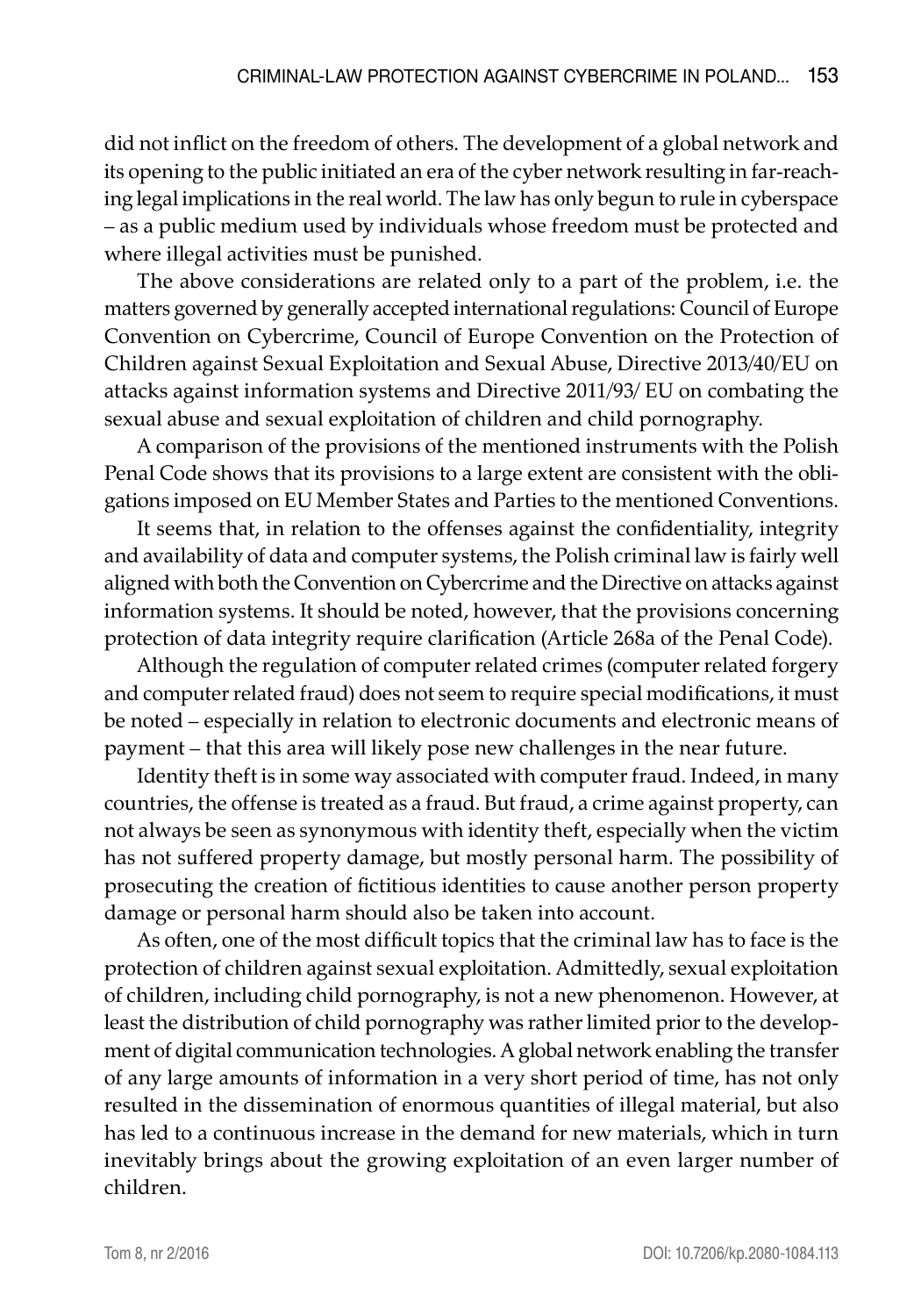The catalogue of the offenses criminalised by Polish criminal law in relation to the sexual offenses against children is wide, but the question whether the liability of the offender in some cases seems to be restricted by law, requires examination. The use of a much wider definition of offenses related to such sensitive issues as sexual exploitation of a child is entirely justified. Against this background, limiting the protection of a child solicited by ICT means for sexual purposes to children below the age of consent, may raise some doubts. Similarly, limiting the liability for the presentation to a minor under the age of 15 years a performance of sexual act to situations where the presentation is made in order to satisfy the sexual offender or a third party, seems an unnecessary narrowing of the offender's liability. Issues concerning the liability for simulated child pornography needs also some modification, where above all the definition needs to be broadened.

Finally, the issue of blocking access to certain websites should also be mentioned. The discussion concerning the blocking of sites with illegal content is not new. Raising doubts as to its effectiveness are of course legitimate, although it is a fact that blocking sites with content related to child pornography has been relatively successful and can contribute to the prevention of access to such content to those who do not take additional steps to find such content. The experiences of countries where the content related to child pornography has been blocked indicate that, despite all the weaknesses, this method deserves to be promoted, especially since research indicates that sharing child pornography via the Internet may stimulate the manifestation of paedophile behaviour that otherwise might remain dormant.<sup>49</sup> The best solution, of course, would be to be able to remove entirely sites containing child pornography, but this is possible only if the server offering such content is located in a country whose jurisdiction allows the removal of sites with prohibited content. In any other cases, the blocking of access seems to be the fastest method to impede such access.

## **Bibliography**

Adamski A., *Karnoprawna ochrona dziecka w sieci Internet*, "Prokuratura i Prawo" 2003, 9. Adamski A., *Prawo karne komputerowe*, Warszawa 2000.

Barta J., Fajgielski P., Markiewicz R., *Ochrona danych osobowych. Komentarz*, Warszawa 2011. Bielski M. [in:] A. Zoll (ed.), *Kodeks karny. Część szczególna. Tom II, Komentarz do art. 117–277 k.k.*, Warszawa 2008.

<sup>49</sup> E. Quayle, *Pornografia dziecięca w Internecie. Działania prewencyjne i terapeutyczne wobec sprawców*, "Zagrożenia dzieci w Internecie" 2005, 13, p. 7, http://fdn.pl/nr-5-13-2005-zagrozenia-dzieci-w- -internecie (15.01.2016).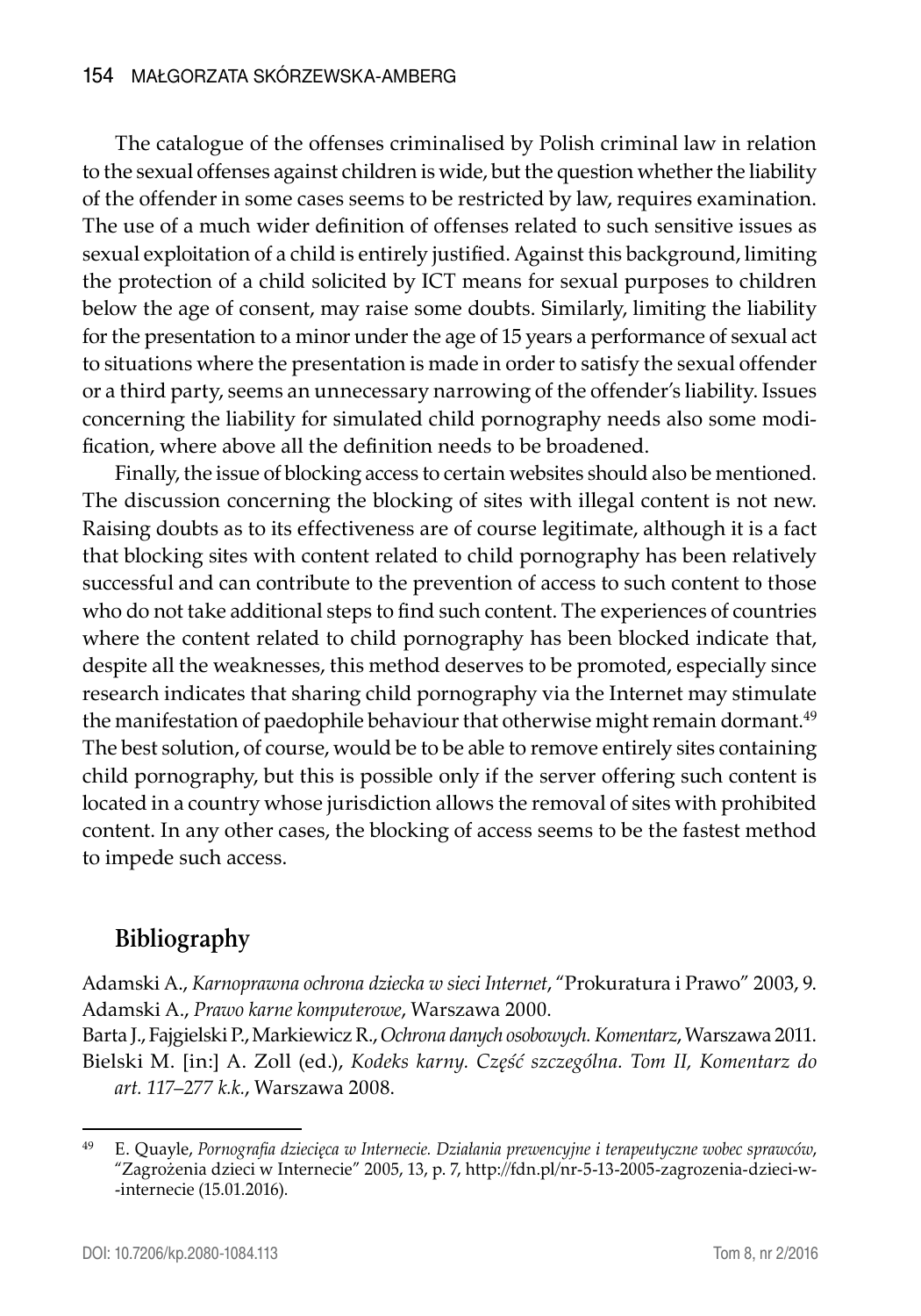Garfinkel S., Spafford G., *Bezpieczeństwo w Unixie i Internecie*, Warszawa 1997.

Goldsmith J.L., *Against Cyberanarchy*, "University of Chicago Law Review" 1998, 65(4).

- Górniok O. [in:] O. Górniok, S. Hoc, M. Kalitowski, S.M. Przyjemski, Z. Sienkiewicz, J. Szumski, L. Tyszkiewicz, A. Wąsek, *Kodeks karny. Komentarz, Tom II*, Gdańsk 2005.
- Hardy I.T., *The Proper Legal Regime for Cyberspace*, "University of Pittsburgh Law Review" 1994, 55.
- Jakubski K.J., *Rozpowszechnianie pornografii w sieci komputerowej Internet*, "Prokuratura i Prawo" 1997, 7–8.
- Johnson D.R., Post D., *Law and Borders the Rise of Law in Cyberspace*, "Stanford Law Review" 1996, 48(5).
- Kardas P., Michalski B., *Przestępstwa przeciwko mieniu*, Warszawa 1999.
- Kopczyński G., *Pojęcie dokumentu i fałszu materialnego w nowym kodeksie karnym*, [in:] L. Bogunia (ed.), *Nowa Kodyfikacja Prawa Karnego*, Vol. II, Wrocław 1998.
- Kozłowska P., Kucharska M., *Prawnokarne aspekty pornografii*, "Prokuratura i Prawo" 1999, 4.
- Marek A., *Kodeks karny. Komentarz*, Warszawa 2010.
- Mejssner B., *Niezbite cyfrowe dowody*, http://cio.cxo.pl/artykuly/55536/Niezbite.cyfrowe. dowody.html
- Michalski B. [in:] *Kodeks karny. Część szczególna. Tom II. Komentarz pod redakcją Andrzeja Wąska*, Warszawa 2010.
- Mozgawa M., Kozłowska P., *Prawnokarne aspekty rozpowszechniania pornografii (analiza dogmatyczna i praktyka ścigania)*, "Prokuratura i Prawo" 2002, 3.
- Piórkowska-Flieger J. [in:] T. Bojarski (ed.) *Kodeks karny. Komentarz*, Warszawa 2012.
- Piórkowska-Flieger J., *Przestępstwa przeciwko wiarygodności dokumentów w nowym kodeksie karnym*, "Przegląd Sądowy" 1997, 10.
- Quayle E., *Pornografia dziecięca w Internecie. Działania prewencyjne i terapeutyczne wobec sprawców*, "Zagrożenia dzieci w Internecie" 2005, 13, http://fdn.pl/nr-5-13-2005-zagrozenia-dzieci-w-internecie
- Reed C., *Internet Law: Text and Materials*, Cambridge 2004.
- Rodzynkiewicz M. [in:] A. Zoll (ed.), *Kodeks karny. Część szczególna. Tom II, Komentarz do art. 117–277 k.k.*, Warszawa 2008.
- Skorupka J., *Przedmiot ochrony przestępstwa z art. 310 k.*, "Palestra" 2002, 7–8.
- Skorupka J., *Wady oświadczenia woli w wybranych przestępstwach gospodarczych*, "Przegląd Sądowy" 2000, 4.
- Sowa M., *Ogólna charakterystyka przestępczości internetowej*, "Palestra" 2001, 5–6.
- Szymczak M. (ed.), *Słownik języka polskiego*, Warszawa 1998.
- Warylewski J., *Pornografia w Internecie wybrane zagadnienia karnoprawne*, "Prokuratura i Prawo" 2002, 4.
- Warylewski J., *Przestępstwa przeciwko wolności seksualnej i obyczajności. Rozdział XXV Kodeksu karnego. Komentarz*, Warszawa 2001.
- Wąsek A. [in:] O. Górniok et al. (eds.), *Kodeks karny. Komentarz. Tom I*, Gdańsk 2005.